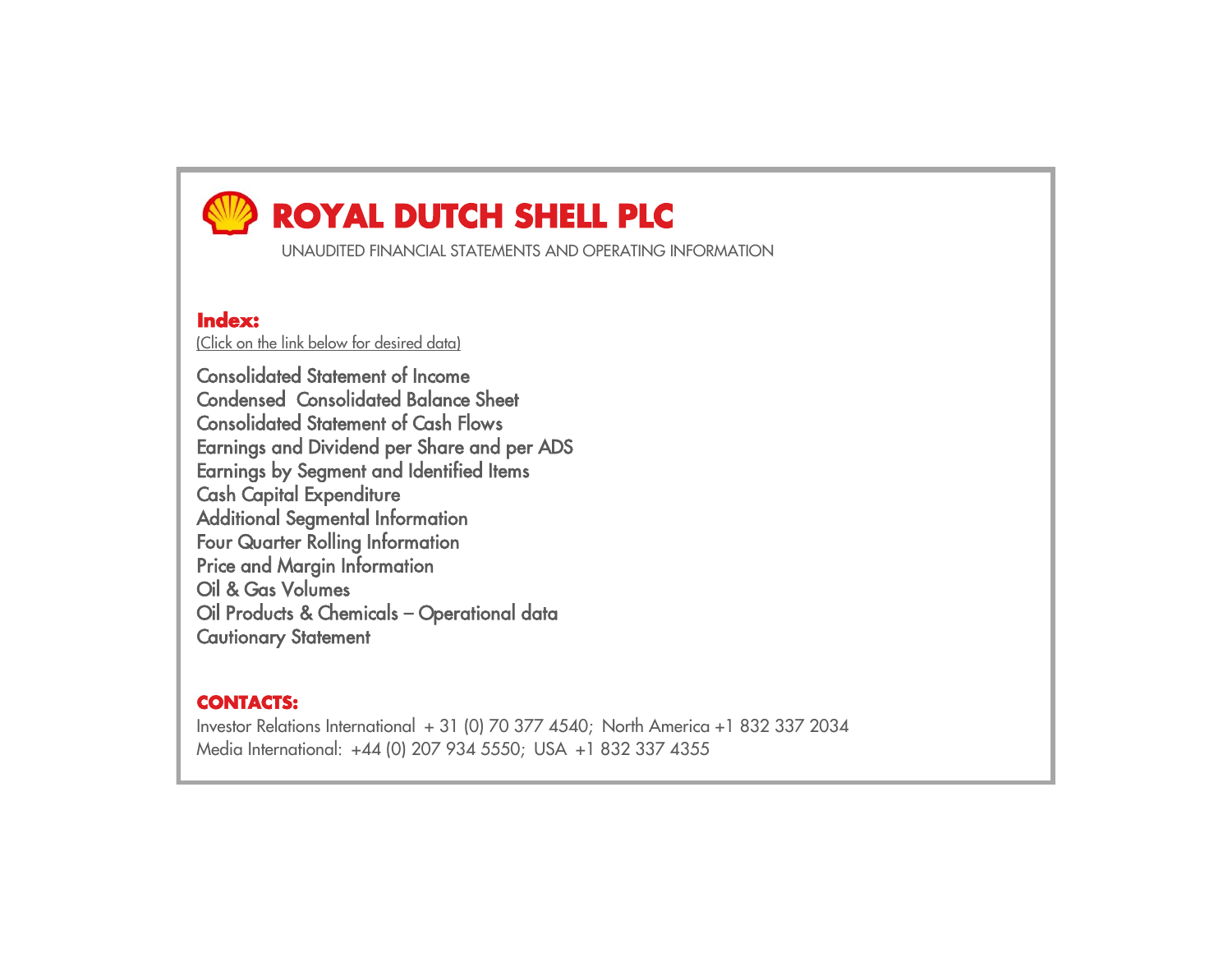

#### **CONSOLIDATED STATEMENT OF INCOME**

*Back to Index*

|                                                                      |         |                     |         |         |         |         |         |         |         |         |                 |        |         |         | <b>Full year</b> |         |
|----------------------------------------------------------------------|---------|---------------------|---------|---------|---------|---------|---------|---------|---------|---------|-----------------|--------|---------|---------|------------------|---------|
| \$ million                                                           | Q1 2017 | Q <sub>2</sub> 2017 | Q3 2017 | Q4 2017 | 2017    | Q1 2018 | Q2 2018 | Q3 2018 | Q4 2018 | 2018    | Q1 2019 Q2 2019 |        | Q3 2019 | Q4 2019 | 2019             | Q1 2020 |
| Revenue                                                              | 71,796  | 72,131              | 75,830  | 85,422  | 305,179 | 89,235  | 96,765  | 100,151 | 102,228 | 388,379 | 83,735          | 90,544 | 86,592  | 84,006  | 344,877          | 60,029  |
| Share of profit of joint ventures and associates                     | 1.198   | 931                 | 1.062   | 1,034   | 4,225   | 1,039   | 716     | 1,000   | 1,351   | 4,106   | 1,484           | 632    | 769     | 719     | 3,604            | 854     |
| Interest and other income                                            | 317     | (360)               | 841     | 1,668   | 2.466   | 840     | 1.787   | 397     | 1.047   | 4,071   | 443             | 662    | 2,180   | 340     | 3,625            | 76      |
| Total revenue and other income                                       | 73,311  | 72,702              | 77,733  | 88,124  | 311,870 | 91,114  | 99,268  | 101,548 | 104,626 | 396,556 | 85,662          | 91,838 | 89,541  | 85,066  | 352,107          | 60,959  |
| Purchases                                                            | 51,266  | 53,237              | 54,849  | 64,095  | 223,447 | 66,528  | 73,121  | 76,070  | 78,680  | 294,399 | 59,923          | 68,590 | 63,900  | 60,570  | 252,983          | 43,213  |
| Production and manufacturing expenses                                | 6,658   | 6,934               | 6,497   | 6,563   | 26,652  | 6,923   | 6,988   | 6,256   | 6,803   | 26,970  | 6,354           | 6,835  | 6,002   | 7,247   | 26,438           | 5,982   |
| Selling, distribution and administrative expenses                    | 2,412   | 2,394               | 2,750   | 2,953   | 10,509  | 2,588   | 2,781   | 2,829   | 3,162   | 11,360  | 2,352           | 2,881  | 2,429   | 2,831   | 10,493           | 2,393   |
| Research and development                                             | 212     | 220                 | 230     | 260     | 922     | 208     | 237     | 227     | 314     | 986     | 212             | 225    | 219     | 306     | 962              | 243     |
| Exploration                                                          | 443     | 255                 | 326     | 921     | 1.945   | 230     | 243     | 322     | 545     | 1,340   | 306             | 439    | 644     | 965     | 2,354            | 294     |
| Depreciation, depletion and amortisation                             | 7,838   | 6,181               | 6.408   | 5,796   | 26,223  | 5.334   | 5.359   | 5,198   | 6.244   | 22,135  | 5,950           | 6.699  | 6,815   | 9.238   | 28,701           | 7,093   |
| Interest expense                                                     | 1.112   | 935                 | 1,01    | 984     | 4,042   | 936     | 929     | 909     | 971     | 3,745   | 1,159           | 1,252  | 1,161   | 1,118   | 4,690            | 1,118   |
| Total expenditure                                                    | 69,941  | 70,156              | 72,07   | 81,572  | 293,740 | 82.747  | 89,658  | 91,811  | 96,719  | 360,935 | 76,256          | 86,920 | 81,169  | 82,275  | 326,62           | 60,336  |
| Income/(loss) before taxation                                        | 3,370   | 2,546               | 5,662   | 6,552   | 18,130  | 8,367   | 9,610   | 9,737   | 7,907   | 35,621  | 9,406           | 4.917  | 8,372   | 2,791   | 25,486           | 623     |
| Taxation                                                             | (274)   | 904                 | 1,450   | 2,615   | 4,695   | 2,336   | 3,422   | 3,696   | 2,261   | 11,715  | 3,248           | 1.755  | 2,348   | 1,702   | 9,053            | 646     |
| Income/(loss) for the period                                         | 3.644   | 1,642               | 4,212   | 3,937   | 13,435  | 6,031   | 6,188   | 6,041   | 5.646   | 23,906  | 6,157           | 3,162  | 6,024   | 1.089   | 16,433           | (23)    |
| Income/(loss) attributable to non-controlling interest               | 106     | 97                  | 125     | 130     | 458     | 132     | 164     | 202     | 56      | 554     | 156             | 164    | 145     | 124     | 590              |         |
| Income/(loss) attributable to Royal Dutch Shell plc shareholders     | 3,538   | 1,545               | 4.087   | 3,807   | 12,977  | 5.899   | 6,024   | 5,839   | 5.590   | 23,352  | 6,001           | 2,998  | 5,879   | 965     | 15,843           | (24)    |
| <b>EARNINGS ON CCS BASIS</b>                                         |         |                     |         |         |         |         |         |         |         |         |                 |        |         |         |                  |         |
| Income/(loss) attributable to Royal Dutch Shell plc shareholders     | 3,538   | 1,545               | 4,087   | 3,807   | 12,977  | 5,899   | 6,024   | 5,839   | 5,590   | 23,352  | 6,001           | 2,998  | 5,879   | 965     | 15,843           | (24)    |
| CCS adjustment                                                       | (157)   | 375                 | (389)   | (725)   | (896)   | (196)   | (798)   | (269)   | 1.744   | 481     | (708)           | 27     | 202     | (94)    | (573)            | 2,780   |
| CCS earnings attributable to shareholders                            | 3,381   | 1,920               | 3,698   | 3,082   | 12,081  | 5,703   | 5,226   | 5,570   | 7,334   | 23,833  | 5,293           | 3,025  | 6,081   | 871     | 15,270           | 2,756   |
| Identified items                                                     | (373)   | (1,684)             | (405)   | (1,221) | (3,683) | 302     | 535     | (54)    | .646    | 2,429   | (8)             | (437)  | 1,313   | (2,060) | (1, 192)         | (104)   |
| CCS earnings attributable to shareholders excluding identified items | 3,754   | 3,604               | 4,103   | 4,303   | 15,764  | 5,401   | 4,691   | 5,624   | 5,688   | 21,404  | 5,301           | 3,462  | 4,767   | 2,931   | 16,462           | 2,860   |

<sup>1</sup> Attributable to shareholders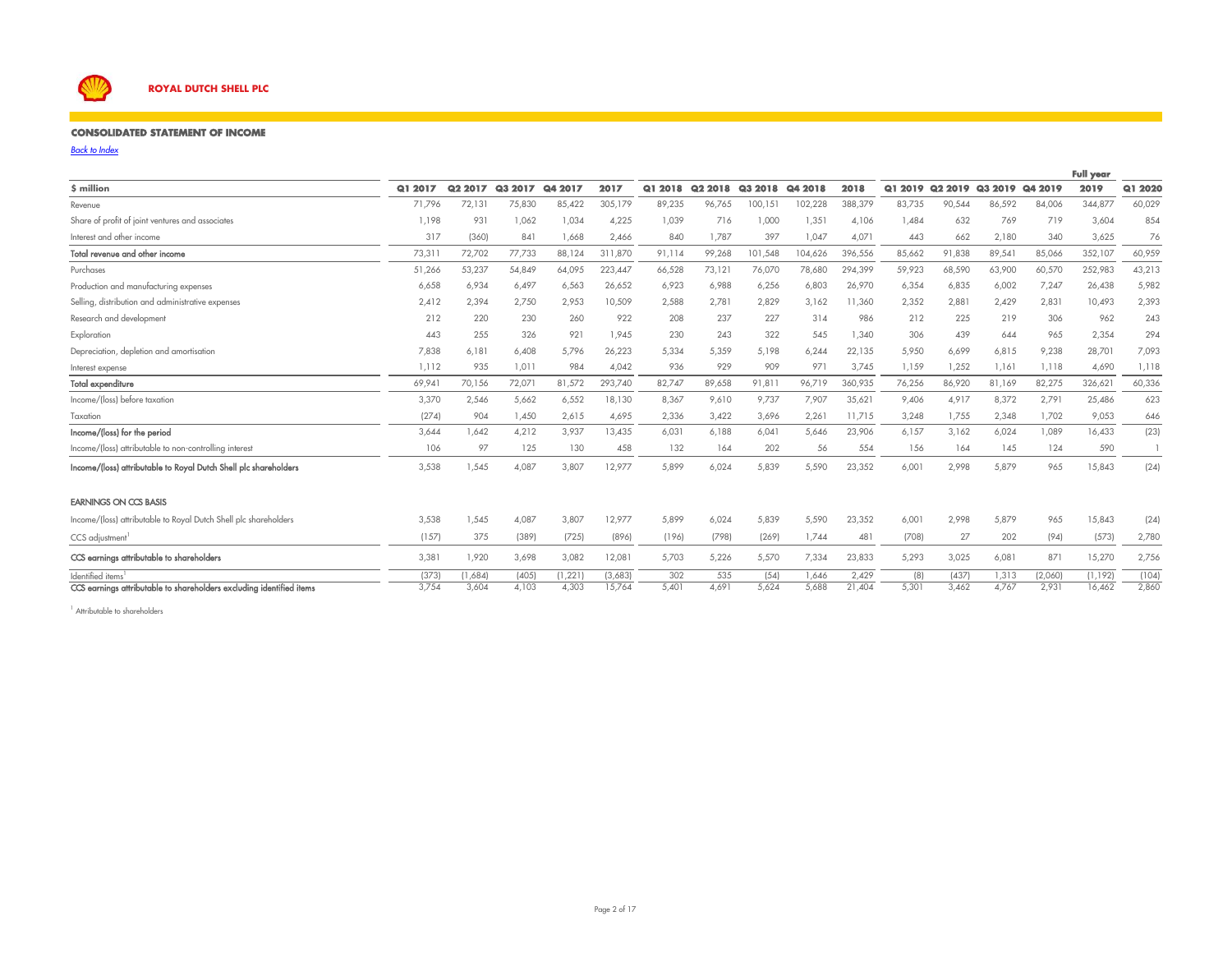

#### **CONDENSED CONSOLIDATED BALANCE SHEET**

|                                                           |         |                     |         | At the end of |         |         |         | At the end of |         |                     |         | At the end of | At the end of |
|-----------------------------------------------------------|---------|---------------------|---------|---------------|---------|---------|---------|---------------|---------|---------------------|---------|---------------|---------------|
| \$ million                                                | Q1 2017 | Q <sub>2</sub> 2017 | Q3 2017 | Q4 2017       | Q1 2018 | Q2 2018 | Q3 2018 | Q4 2018       | Q1 2019 | Q <sub>2</sub> 2019 | Q3 2019 | Q4 2019       | Q1 2020       |
| <b>Assets</b>                                             |         |                     |         |               |         |         |         |               |         |                     |         |               |               |
| Non-current assets:                                       |         |                     |         |               |         |         |         |               |         |                     |         |               |               |
| Intangible assets                                         | 23,705  | 24,507              | 24,425  | 24,180        | 24,312  | 23,968  | 23,684  | 23,586        | 23,644  | 23,471              | 23,116  | 23,486        | 23,218        |
| Property, plant and equipment                             | 233,822 | 231,544             | 230,360 | 226,380       | 226,328 | 223,287 | 224,172 | 223,175       | 239,189 | 239,066             | 236,921 | 238,349       | 232,099       |
| Joint ventures and associates                             | 34,236  | 28,785              | 28,473  | 27,927        | 28,852  | 27,795  | 25,619  | 25,329        | 26,069  | 25,536              | 24,096  | 22,808        | 22,646        |
| Investments in securities                                 | 6,124   | 8,829               | 9,214   | 7,222         | 7,023   | 3,387   | 3,057   | 3,074         | 3,002   | 2,983               | 3,048   | 2,989         | 2,884         |
| Deferred tax                                              | 15,482  | 16,045              | 16,402  | 13,791        | 13,247  | 12,782  | 11,565  | 12,097        | 11,657  | 11,977              | 11,287  | 10,524        | 10,706        |
| Retirement benefits                                       | 2,513   | 4,403               | 3,451   | 2,799         | 3,256   | 4,082   | 4,121   | 6,051         | 4,766   | 3,963               | 2,708   | 4,717         | 8,352         |
| Trade and other receivables                               | 9,202   | 8,069               | 8,041   | 8,475         | 8,371   | 7,807   | 7,902   | 7,826         | 6,940   | 8,036               | 7,558   | 8,085         | 7,871         |
| Derivative financial instruments                          | 482     | 551                 | 792     | 919           | 1,284   | 614     | 623     | 574           | 568     | 762                 | 853     | 689           | 1,212         |
|                                                           | 325,566 | 322,733             | 321,158 | 311,693       | 312,673 | 303,722 | 300,743 | 301,712       | 315,835 | 315,794             | 309,588 | 311,647       | 308,988       |
| Current assets:                                           |         |                     |         |               |         |         |         |               |         |                     |         |               |               |
| Inventories                                               | 21,589  | 22,318              | 24,019  | 25,223        | 25,014  | 27,975  | 29,313  | 21,117        | 23,937  | 24,465              | 23,240  | 24,071        | 13,897        |
| Trade and other receivables                               | 39,245  | 36,932              | 41,335  | 44,565        | 45,071  | 48,654  | 51,097  | 42,431        | 44,521  | 43,139              | 40,694  | 43,414        | 36,798        |
| Derivative financial instruments                          | 4,956   | 4,810               | 5,871   | 5,304         | 6,034   | 7,415   | 7,724   | 7,193         | 6,062   | 7,022               | 6,835   | 7,149         | 12,467        |
| Cash and cash eauivalents                                 | 19.595  | 23,992              | 20,699  | 20,312        | 21,927  | 19.468  | 19,112  | 26,741        | 21,470  | 18.470              | 15,417  | 18,055        | 21,811        |
|                                                           | 85,385  | 88,052              | 91,924  | 95,404        | 98,046  | 103,512 | 107,246 | 97,482        | 95,990  | 93,096              | 86,186  | 92,689        | 84,973        |
|                                                           |         |                     |         |               |         |         |         |               |         |                     |         |               |               |
| <b>Total assets</b>                                       | 410,951 | 410,785             | 413,082 | 407,097       | 410,719 | 407,234 | 407,989 | 399,194       | 411,825 | 408,891             | 395,774 | 404,336       | 393,961       |
| Liabilities                                               |         |                     |         |               |         |         |         |               |         |                     |         |               |               |
| Non-current liabilities:                                  |         |                     |         |               |         |         |         |               |         |                     |         |               |               |
| Debt                                                      | 83,009  | 80,731              | 79,681  | 73,870        | 73,630  | 70,547  | 64,455  | 66,690        | 77,160  | 76,029              | 76,112  | 81,360        | 79,298        |
| Trade and other payables                                  | 3,707   | 3,887               | 4,046   | 3,447         | 3,131   | 3,197   | 3,133   | 2,735         | 2,141   | 2,188               | 2,229   | 2,342         | 2,705         |
| Derivative financial instruments                          | 3,094   | 1,584               | 1,194   | 981           | 883     | 1,474   | 1,359   | 1,399         | 1,239   | 970                 | 1,301   | 1,209         | 1,807         |
| Deferred tax                                              | 14,773  | 14,570              | 14,396  | 13,007        | 13,131  | 13,971  | 14,083  | 14,837        | 14,563  | 14,368              | 14,373  | 14,522        | 15,084        |
| Retirement benefits                                       | 13,062  | 13,031              | 12,229  | 13,247        | 12,319  | 11,396  | 10,521  | 11,653        | 12,449  | 13,419              | 14,166  | 13,017        | 13,884        |
| Decommissioning and other provisions                      | 29,770  | 29,480              | 28,083  | 24,966        | 24,723  | 23,888  | 23,206  | 21,533        | 21,173  | 21,345              | 19,849  | 21,799        | 21,562        |
|                                                           | 147,415 | 143,283             | 139,629 | 129,518       | 127,817 | 124,473 | 116,757 | 118,847       | 128,725 | 128,319             | 128,028 | 134,249       | 134,339       |
| Current liabilities:                                      |         |                     |         |               |         |         |         |               |         |                     |         |               |               |
| Debt                                                      | 8,620   | 9,616               | 8,675   | 11,795        | 14,392  | 9,924   | 13,923  | 10,134        | 15,381  | 16,617              | 12,812  | 15,064        | 15,767        |
| Trade and other payables                                  | 44,166  | 43,630              | 47,539  | 51,410        | 49,405  | 52,270  | 54,713  | 48,888        | 48,879  | 49,347              | 45,543  | 49,208        | 39,441        |
| Derivative financial instruments                          | 5,387   | 4,888               | 5,051   | 5,253         | 5,283   | 6,593   | 7,389   | 7,184         | 5,493   | 5,761               | 5,165   | 5,429         | 10,785        |
| Taxes payable                                             | 8,777   | 9,043               | 9,478   | 7,250         | 8,657   | 8,894   | 9,496   | 7,497         | 9,524   | 8,720               | 8,292   | 6,693         | 7,079         |
| Retirement benefits                                       | 443     | 446                 | 422     | 594           | 454     | 431     | 411     | 451           | 438     | 417                 | 394     | 419           | 402           |
| Decommissioning and other provisions                      | 3,390   | 3,622               | 3,755   | 3,465         | 3,398   | 3,409   | 3,814   | 3,659         | 3,129   | 3,455               | 2,960   | 2,811         | 2,769         |
|                                                           | 70,783  | 71,245              | 74,920  | 79,767        | 81,589  | 81,521  | 89,746  | 77,813        | 82,845  | 84,317              | 75,165  | 79,624        | 76,243        |
| <b>Total liabilities</b>                                  | 218,198 | 214,528             | 214,549 | 209,285       | 209,406 | 205,994 | 206,503 | 196,660       | 211,570 | 212,636             | 203,194 | 213,873       | 210,582       |
| Equity attributable to Royal Dutch Shell plc shareholders | 190,817 | 193,042             | 195,026 | 194,356       | 197,331 | 197,319 | 197,533 | 198,646       | 196,325 | 192,278             | 188,617 | 186,476       | 179,639       |
| Non-controlling interest                                  | 1,936   | 3,215               | 3,507   | 3,456         | 3,982   | 3,921   | 3,953   | 3,888         | 3,931   | 3,977               | 3,964   | 3,987         | 3,740         |
| <b>Total equity</b>                                       | 192,753 | 196,257             | 198,533 | 197,812       | 201,313 | 201,240 | 201,486 | 202,534       | 200,256 | 196,254             | 192,580 | 190,463       | 183,379       |
|                                                           |         |                     |         |               |         |         |         |               |         |                     |         |               |               |
| <b>Total liabilities and equity</b>                       | 410,951 | 410,785             | 413,082 | 407,097       | 410,719 | 407,234 | 407,989 | 399,194       | 411,825 | 408,891             | 395,774 | 404,336       | 393,961       |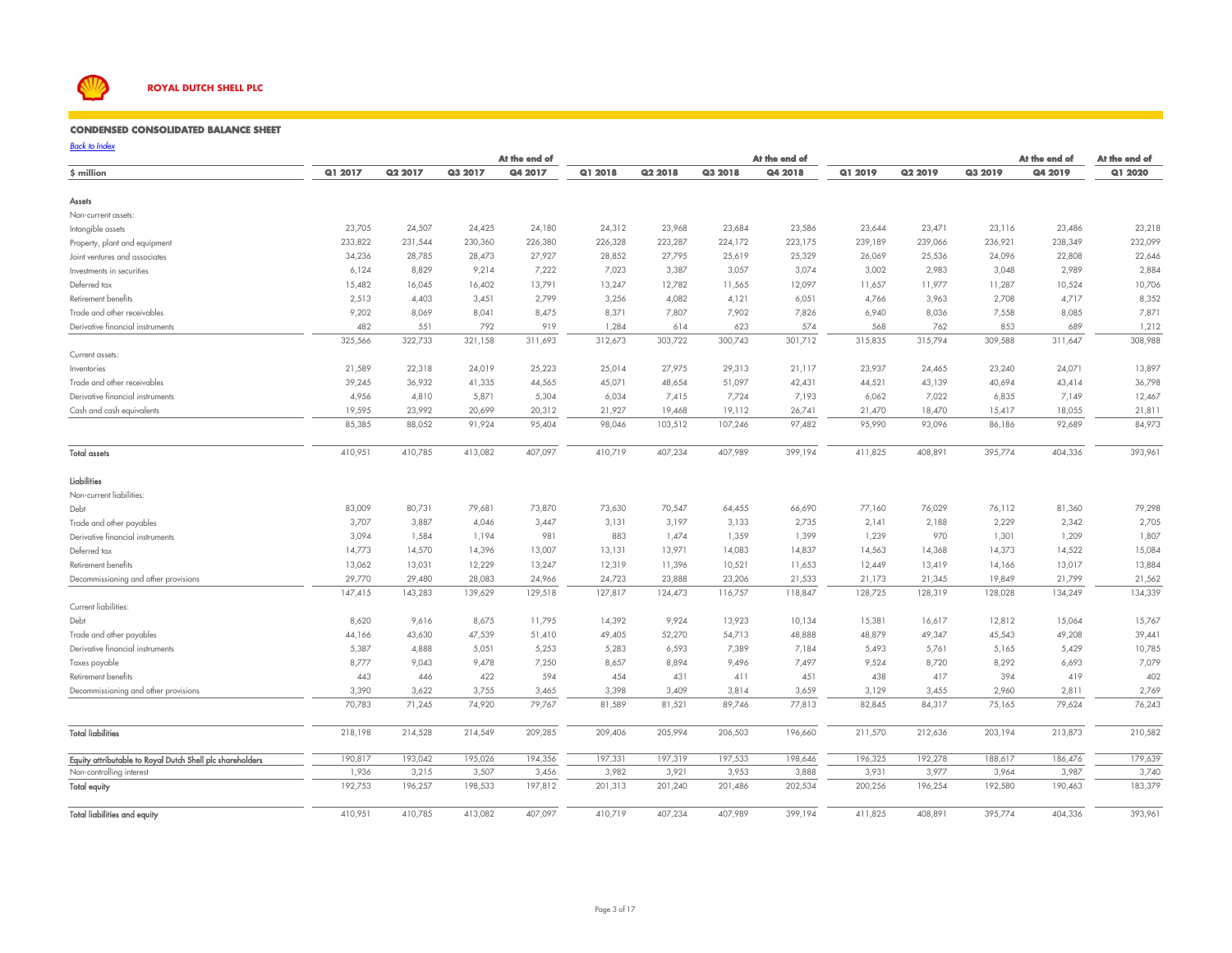

#### **CONSOLIDATED STATEMENT OF CASH FLOWS**

*Back to Index*

|                                                                                         |               |                     |          |          |           |          |          |          |          |           |                 |          |          |                | <b>Full Year</b> |          |
|-----------------------------------------------------------------------------------------|---------------|---------------------|----------|----------|-----------|----------|----------|----------|----------|-----------|-----------------|----------|----------|----------------|------------------|----------|
| \$ million                                                                              | Q1 2017       | Q <sub>2</sub> 2017 | Q3 2017  | Q4 2017  | 2017      | Q1 2018  | Q2 2018  | Q3 2018  | Q4 2018  | 2018      | Q1 2019 Q2 2019 |          | Q3 2019  | Q4 2019        | 2019             | Q1 2020  |
| Income before taxation for the period                                                   | 3,370         | 2,546               | 5,662    | 6,552    | 18,130    | 8,367    | 9,610    | 9,737    | 7,907    | 35,621    | 9,406           | 4,917    | 8,372    | 2,791          | 25,485           | 623      |
| Adjustment for:                                                                         |               |                     |          |          |           |          |          |          |          |           |                 |          |          |                |                  |          |
| - Interest expense (net)                                                                | 952           | 757                 | 839      | 817      | 3.365     | 737      | 734      | 690      | 717      | 2,878     | 896             | 1.030    | 921      | 859            | 3,705            | 897      |
| - Depreciation, depletion and amortisation                                              | 7,838         | 6,181               | 6,408    | 5,796    | 26,223    | 5,334    | 5.359    | 5,198    | 6,244    | 22,135    | 5,950           | 6,699    | 6,815    | 9,238          | 28,701           | 7,093    |
| <b>Exploration well write-offs</b>                                                      | 284           | 25                  | 47       | 541      | 897       | 109      | 46       | 149      | 145      | 449       | 119             | 202      | 402      | 496            | 1,218            | 83       |
| - Net (gains)/losses on sale and revaluation of non-current assets and businesses       | 70            | 68                  | (459)    | (1, 319) | (1,640)   | (607)    | (1, 568) | (163)    | (927)    | (3, 265)  | (6.5)           | (379)    | (2,039)  | (36)           | (2, 519)         | 106      |
| Share of profit of joint ventures and associates                                        | (1, 198)      | (931)               | (1,062)  | (1,034)  | (4, 225)  | (1,039)  | (716)    | (1,000)  | (1, 351) | (4, 106)  | (1,484)         | (632)    | (769)    | (719)          | (3,604)          | (854)    |
| Dividends received from joint ventures and associates                                   | 776           | 1.493               | 1.082    | 1,647    | 4.998     | 750      | 1,244    | 1,374    | 1.535    | 4,903     | 744             | 1.217    | 859      | 1,318          | 4,139            | 531      |
| (Increase)/decrease in inventories                                                      | 266           | 260                 | (1, 237) | (1, 368) | (2,079)   | 281      | (3, 459) | (1,693)  | 7,694    | 2,823     | (2,841)         | (61)     | 813      | (546)          | (2,635)          | 9,594    |
| (Increase)/decrease in current receivables                                              | 721           | 3,062               | (3,816)  | (2, 544) | (2, 577)  | (683)    | (3,061)  | (2,722)  | 8,421    | 1,955     | (1,425)         | 308      | 2,644    | (2, 448)       | (921)            | 6,314    |
| Increase/(decrease) in current payables                                                 | (2, 552)      | (858)               | 3,776    | 2,040    | 2,406     | (484)    | 4,374    | 1,788    | (7.014)  | (1, 336)  | 783             | 321      | (3, 289) | 961            | (1, 223)         | (8,430)  |
| Decrease/(increase) in working capital                                                  | (1, 565)      | 2,464               | (1, 277) | (1, 872) | (2, 250)  | (886)    | (2, 146) | (2,627)  | 9,101    | 3,442     | (3,483)         | 569      | 168      | (2,033)        | (4,779)          | 7,478    |
| - Derivative financial instruments                                                      | 49            | 128                 | (1,076)  | (140)    | (1,039)   | (763)    | (624)    | 560      | 1,626    | 799       | (1, 109)        | (480)    | (149)    | 254            | (1,484)          | (171)    |
| Retirement benefits                                                                     | 156           | 41                  | (791)    | (60)     | (654)     | 194      | 131      | (93)     | 158      | 390       | 22              | 30       | (634)    | 217            | (365)            | (91)     |
| Decommissioning and other provisions                                                    | (149)         | (353)               | (237)    | (967)    | (1,706)   | (394)    | (145)    | (434)    | (781)    | (1,754)   | (302)           | 8        | (250)    | (141)          | (686)            | (102)    |
| Other                                                                                   | 15            | 202                 | (38)     | (321)    | (142)     | (6)      | 190      | 535      | 545      | 1,264     | 26              | (39)     | 67       | (82)           | (28)             | 579      |
| Tax paid                                                                                | (1,090)       | (1, 336)            | (1, 516) | (2, 365) | (6, 307)  | (2, 324) | (2,615)  | (1, 834) | (2,898)  | (9,671)   | (2,089)         | (2,110)  | (1, 511) | (1,894)        | (7,605)          | (1, 321) |
| Cash flow from operating activities                                                     | 9,508         | 11,285              | 7,582    | 7,275    | 35,650    | 9,472    | 9,500    | 12,092   | 22,021   | 53,085    | 8,630           | 11,031   | 12,252   | 10,267         | 42,178           | 14,851   |
| Capital expenditure                                                                     | (4,306)       | (5,660)             | (5,018)  | (5,861)  | (20, 845) | (4,789)  | (5, 275) | (5,800)  | (7, 147) | (23, 011) | (5, 121)        | (5, 150) | (5,992)  | (6,707)        | (22, 971)        | (4, 263) |
| Investments in joint ventures and associates                                            | (194)         | (157)               | (42)     | (202)    | (595)     | (415)    | (179)    | (78)     | (208)    | (880)     | (441)           | (160)    | (30)     | (112)          | (743)            | (559)    |
| Investments in equity securities                                                        | (19)          | (8)                 | (22)     | (44)     | (93)      | (24)     | (64)     | (24)     | (75)     | (187)     | (39)            | (26)     | (76)     | (65)           | (205)            | (147)    |
| Proceeds from sale of property, plant and equipment and businesses                      | 122           | 5,584               | 236      | 2,866    | 8,808     | 747      | 1,422    | 231      | 1,966    | 4,366     | 178             | 644      | 2,932    | 1,049          | 4,803            | 1,613    |
| Proceeds from sale of joint ventures and associates                                     | -1            | 1,081               | 874      | 221      | 2,177     | 21       | 163      | 935      | 475      | 1,594     | 544             | 102      | 922      | 1,032          | 2,599            | 547      |
| Proceeds from the sale of equity securities                                             |               |                     |          | 2.636    | 2.636     | 53       | 4.167    | 188      | 97       | 4.505     | 271             | 17       | 126      | 55             | 469              | 73       |
| Interest received                                                                       | 123           | 207                 | 237      | 157      | 724       | 156      | 210      | 236      | 221      | 823       | 237             | 220      | 229      | 224            | 911              | 192      |
| Other investing cash inflows                                                            | 316           | 1,089               | 675      | 829      | 2,909     | 470      | 241      | 588      | 74       | 1,373     | 680             | 592      | 732      | 918            | 2,921            | 855      |
| Other investing cash outflows                                                           | (367)         | (1, 264)            | (852)    | (1, 267) | (3,750)   | (513)    | (6.56)   | (358)    | (715)    | (2, 242)  | (931)           | (404)    | (973)    | (1, 255)       | (3, 563)         | (1,028)  |
| Cash flow from investing activities                                                     | (4, 324)      | 872                 | (3,912)  | (665)    | (8,029)   | (4, 294) | 29       | (4,082)  | (5, 312) | (13,659)  | (4,622)         | (4, 166) | (2, 130) | (4, 862)       | (15,779)         | (2,718)  |
| Net increase/(decrease) in debt with maturity period within three months<br>Other debt: | (290)         | (578)               | (544)    | 543      | (869)     | 2,707    | (2,968)  | (155)    | 20       | (396)     | (91)            | 145      | 44       | (406)          | (308)            | 321      |
| - New borrowings                                                                        | 364           | 247                 | 29       | 120      | 760       | 241      | 123      | 424      | 3.189    | 3.977     | 140             | 180      | 2,107    | 8.758          | 11,185           | 1,003    |
| - Repayments                                                                            | (1, 322)      | (3, 593)            | (2,702)  | (4, 103) | (11,720)  | (1,390)  | (3, 582) | (2, 260) | (4,680)  | (11, 912) | (1, 533)        | (2,848)  | (7, 180) | (2,731)        | (14, 292)        | (2,723)  |
| Interest paid                                                                           | (850)         | (1,002)             | (858)    | (840)    | (3, 550)  | (889)    | (895)    | (864)    | (926)    | (3, 574)  | (1, 115)        | (1, 214) | (1,088)  | (1, 232)       | (4,649)          | (1,033)  |
| Derivative financial instruments                                                        |               |                     |          |          |           |          |          |          |          |           | (4.5)           | 45       | 76       | (124)          | (48)             | (81)     |
| Change in non-controlling interest                                                      | $\mathcal{P}$ | 6                   | 279      | 6        | 293       | 674      |          | (1)      | 5        | 678       | (2)             |          |          | $\mathfrak{D}$ |                  | (8)      |
| Cash dividends paid to:                                                                 |               |                     |          |          |           |          |          |          |          |           |                 |          |          |                |                  |          |
| - Royal Dutch Shell plc shareholders                                                    | (2,654)       | (2,941)             | (3,016)  | (2, 266) | (10, 877) | (3,971)  | (3,886)  | (3,949)  | (3,869)  | (15,675)  | (3,875)         | (3,825)  | (3,773)  | (3,725)        | (15, 198)        | (3,483)  |
| - Non-controlling interest                                                              | (31)          | (165)               | (113)    | (97)     | (406)     | (124)    | (228)    | (134)    | (98)     | (584)     | (68)            | (203)    | (133)    | (133)          | (537)            | (110)    |
| Repurchases of shares                                                                   |               |                     |          |          |           |          |          | (1,414)  | (2, 533) | (3,947)   | (2, 255)        | (2, 142) | (2,944)  | (2,848)        | (10, 188)        | (1,486)  |
| Shares held in trust:                                                                   |               |                     |          |          |           |          |          |          |          |           |                 |          |          |                |                  |          |
| - Net sales/(purchases) and dividends received                                          | (60)          | $\overline{7}$      | (221)    | (443)    | (717)     | (894)    | (192)    | (2)      | (27)     | (1, 115)  | (456)           | (7)      | (94)     | (618)          | (1, 174)         | (182)    |
| Cash flow from financing activities                                                     | (4, 841)      | (8,019)             | (7, 146) | (7,080)  | (27,086)  | (3,646)  | (11,628) | (8, 355) | (8,919)  | (32, 548) | (9,300)         | (9,868)  | (12,985) | (3,057)        | (35, 209)        | (7, 781) |
| Currency translation differences relating to cash and cash equivalents                  | 122           | 259                 | 183      | 83       | 647       | 83       | (360)    | (11)     | (161)    | (449)     | 21              | $\Delta$ | (190)    | 289            | 124              | (595)    |
| Increase/(decrease) in cash and cash equivalents                                        | 465           | 4,397               | (3, 293) | (387)    | 1,182     | 1,615    | (2, 459) | (356)    | 7,629    | 6,429     | (5,271)         | (3,000)  | (3,054)  | 2,637          | (8,686)          | 3,756    |
| Cash and cash equivalents at beginning of period                                        | 19,130        | 19,595              | 23,992   | 20,699   | 19,130    | 20,312   | 21,927   | 19,468   | 19,112   | 20,312    | 26,741          | 21,470   | 18,470   | 15,417         | 26,741           | 18,055   |
| Cash and cash eauivalents at end of period                                              | 19.595        | 23,992              | 20,699   | 20,312   | 20.312    | 21.927   | 19.468   | 19.112   | 26.741   | 26,741    | 21.470          | 18,470   | 15,417   | 18.055         | 18.055           | 21.811   |

<u> Tanzania (h. 1888).</u>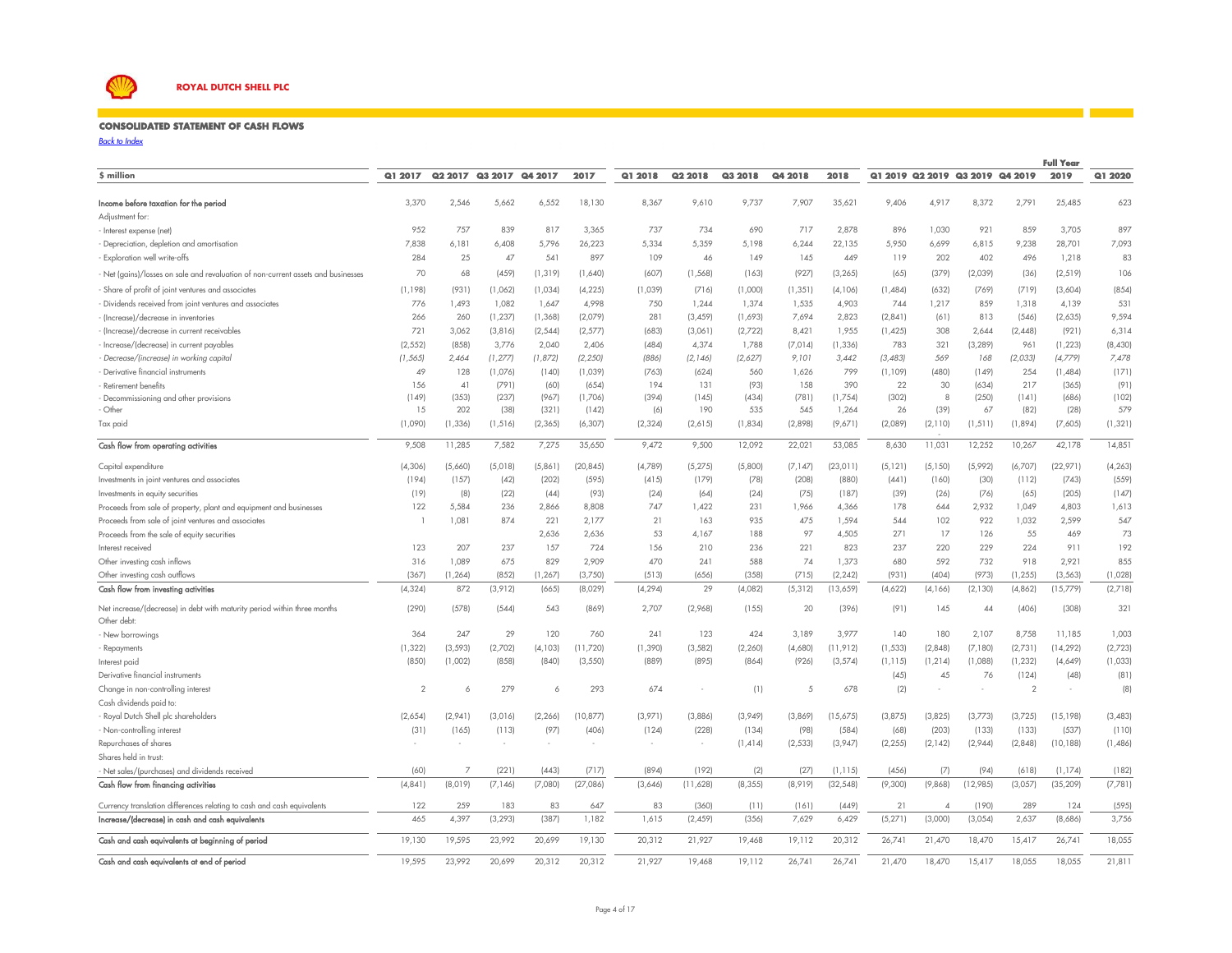

#### **EARNINGS AND DIVIDEND PER SHARE**

*Back to Index*

| ישווו שומע                                          |                                 |          |          |          |                          |          |          |                 |          |          |                                 |          |          |          | <b>Full Year</b> |          |
|-----------------------------------------------------|---------------------------------|----------|----------|----------|--------------------------|----------|----------|-----------------|----------|----------|---------------------------------|----------|----------|----------|------------------|----------|
|                                                     | Q1 2017 Q2 2017 Q3 2017 Q4 2017 |          |          |          | 2017                     | Q1 2018  | Q2 2018  | Q3 2018 Q4 2018 |          | 2018     | Q1 2019 Q2 2019 Q3 2019 Q4 2019 |          |          |          | 2019             | Q1 2020  |
| <b>EARNINGS AND DIVIDEND PER SHARE</b>              |                                 |          |          |          |                          |          |          |                 |          |          |                                 |          |          |          |                  |          |
| Dividend per share $(\$)^1$                         | 0.47                            | 0.47     | 0.47     | 0.47     | 1.88                     | 0.47     | 0.47     | 0.47            | 0.47     | 1.88     | 0.47                            | 0.47     | 0.47     | 0.47     | 1.88             | 0.16     |
| Basic earnings per share (\$)                       |                                 |          |          |          |                          |          |          |                 |          |          |                                 |          |          |          |                  |          |
| Earnings per share                                  | 0.43                            | 0.19     | 0.50     | 0.46     | 1.58                     | 0.71     | 0.72     | 0.70            | 0.68     | 2.82     | 0.74                            | 0.37     | 0.73     | 0.12     | 1.97             | 0.00     |
| CCS earnings per share                              | 0.41                            | 0.23     | 0.45     | 0.37     | 1.47                     | 0.69     | 0.63     | 0.67            | 0.89     | 2.88     | 0.65                            | 0.37     | 0.76     | 0.11     | 1.89             | 0.35     |
| CCS earnings per share excluding identified items   | 0.46                            | 0.44     | 0.50     | 0.52     | 1.92                     | 0.65     | 0.56     | 0.68            | 0.69     | 2.58     | 0.65                            | 0.43     | 0.59     | 0.37     | 2.04             | 0.37     |
| Diluted earnings per share (\$)                     |                                 |          |          |          |                          |          |          |                 |          |          |                                 |          |          |          |                  |          |
| Earnings per share                                  | 0.43                            | 0.19     | 0.49     | 0.46     | 1.56                     | 0.70     | 0.72     | 0.70            | 0.67     | 2.80     | 0.73                            | 0.37     | 0.73     | 0.12     | 1.95             | 0.00     |
| CCS earnings per share                              | 0.41                            | 0.23     | 0.44     | 0.37     | 1.46                     | 0.68     | 0.62     | 0.67            | 0.88     | 2.85     | 0.64                            | 0.37     | 0.75     | 0.11     | 1.88             | 0.35     |
| CCS earnings per share excluding identified items   | 0.46                            | 0.43     | 0.49     | 0.52     | 1.90                     | 0.64     | 0.56     | 0.67            | 0.69     | 2.56     | 0.65                            | 0.42     | 0.59     | 0.37     | 2.03             | 0.37     |
| <b>EARNINGS AND DIVIDEND PER ADS<sup>2</sup></b>    |                                 |          |          |          |                          |          |          |                 |          |          |                                 |          |          |          |                  |          |
| Dividend per ADS (\$) <sup>1</sup>                  | 0.94                            | 0.94     | 0.94     | 0.94     | 3.76                     | 0.94     | 0.94     | 0.94            | 0.94     | 3.76     | 0.94                            | 0.94     | 0.94     | 0.94     | 3.76             | 0.32     |
| Basic earnings per ADS (\$)                         |                                 |          |          |          |                          |          |          |                 |          |          |                                 |          |          |          |                  |          |
| Earnings per share                                  | 0.86                            | 0.38     | 1.00     | 0.92     | 3.16                     | 1.42     | 1.44     | 1.40            | 1.36     | 5.64     | 1.48                            | 0.74     | 1.46     | 0.24     | 3.94             | 0.00     |
| CCS earnings per share                              | 0.82                            | 0.46     | 0.90     | 0.74     | 2.94                     | 1.38     | 1.26     | 1.34            | 1.78     | 5.76     | 1.30                            | 0.74     | 1.52     | 0.22     | 3.78             | 0.70     |
| CCS earnings per share excluding identified items   | 0.92                            | 0.88     | 1.00     | 1.04     | 3.84                     | 1.30     | 1.12     | 1.36            | 1.38     | 5.16     | 1.30                            | 0.86     | 1.18     | 0.74     | 4.08             | 0.74     |
| Diluted earnings per share (\$)                     |                                 |          |          |          |                          |          |          |                 |          |          |                                 |          |          |          |                  |          |
| Earnings per share                                  | 0.86                            | 0.38     | 0.98     | 0.92     | 3.12                     | 1.40     | 1.44     | 1.40            | 1.34     | 5.60     | 1.46                            | 0.74     | 1.46     | 0.24     | 3.90             | 0.00     |
| CCS earnings per share                              | 0.82                            | 0.46     | 0.88     | 0.74     | 2.92                     | 1.36     | 1.24     | 1.34            | 1.76     | 5.70     | 1.28                            | 0.74     | 1.50     | 0.22     | 3.76             | 0.70     |
| CCS earnings per share excluding identified items   | 0.92                            | 0.86     | 0.98     | 1.04     | 3.80                     | 1.28     | 1.12     | 1.34            | 1.38     | 5.12     | 1.30                            | 0.84     | 1.18     | 0.74     | 4.06             | 0.74     |
| Shares (Millions) <sup>3</sup>                      |                                 |          |          |          |                          |          |          |                 |          |          |                                 |          |          |          |                  |          |
| Weighted average number of shares as the basis for: |                                 |          |          |          |                          |          |          |                 |          |          |                                 |          |          |          |                  |          |
| Basic earnings per share                            | 8,154.81                        | 8,212.88 | 8,249.61 | 8,274.57 | 8,223.37                 | 8,304.55 | 8,309.40 | 8,290.27        | 8,227.76 | 8,282.80 | 8,152.18                        | 8,100.80 | 8,017.54 | 7,907.24 | 8,058.30         | 7,819.80 |
| Diluted earnings per share                          | 8,222.89                        | 8.292.29 | 8,324.89 | 8,354.48 | 8.298.99                 | 8,377.21 | 8,376.04 | 8,353.10        | 8,289.43 | 8,348,74 | 8,210.71                        | 8.153.74 | 8,067.65 | 7,962.55 | 8,112.50         | 7,819.80 |
| Shares outstanding at the end of the period         | 8,210.87                        | 8,244.95 | 8,271.51 | 8,312.76 | 8,312.76                 | 8,311.82 | 8,306.20 | 8,262.64        | 8,178.96 | 8,178.96 | 8,125.23                        | 8,065.48 | 7,963.00 | 7,847.05 | 7,847.05         | 7,803.59 |
| Number of shares repurchased <sup>4</sup>           |                                 |          |          |          | $\overline{\phantom{a}}$ |          |          | 43.05           | 82.19    | 125.25   | 72.53                           | 66.88    | 99.30    | 97.47    | 336.18           | 61.57    |
| Number of shares issued as scrip dividend           | 47.79                           | 33.92    | 33.80    | 52.72    | 168.23                   |          |          |                 |          |          |                                 |          |          |          |                  |          |
| Scrip dividend reference share price (\$)           | 26.14                           | 27.53    | 27.73    | 30.93    | 28.08                    |          |          |                 |          |          |                                 |          |          |          |                  |          |

<sup>1</sup> Dividend declared in respect of the relevant quarter

<sup>2</sup> Each American Depositary Share (ADS) represents two Royal Dutch Shell

<sup>3</sup> Royal Dutch Shell plc ordinary shares of € 0.07 each.<br><sup>4</sup> Shares repurchases based on the trading date.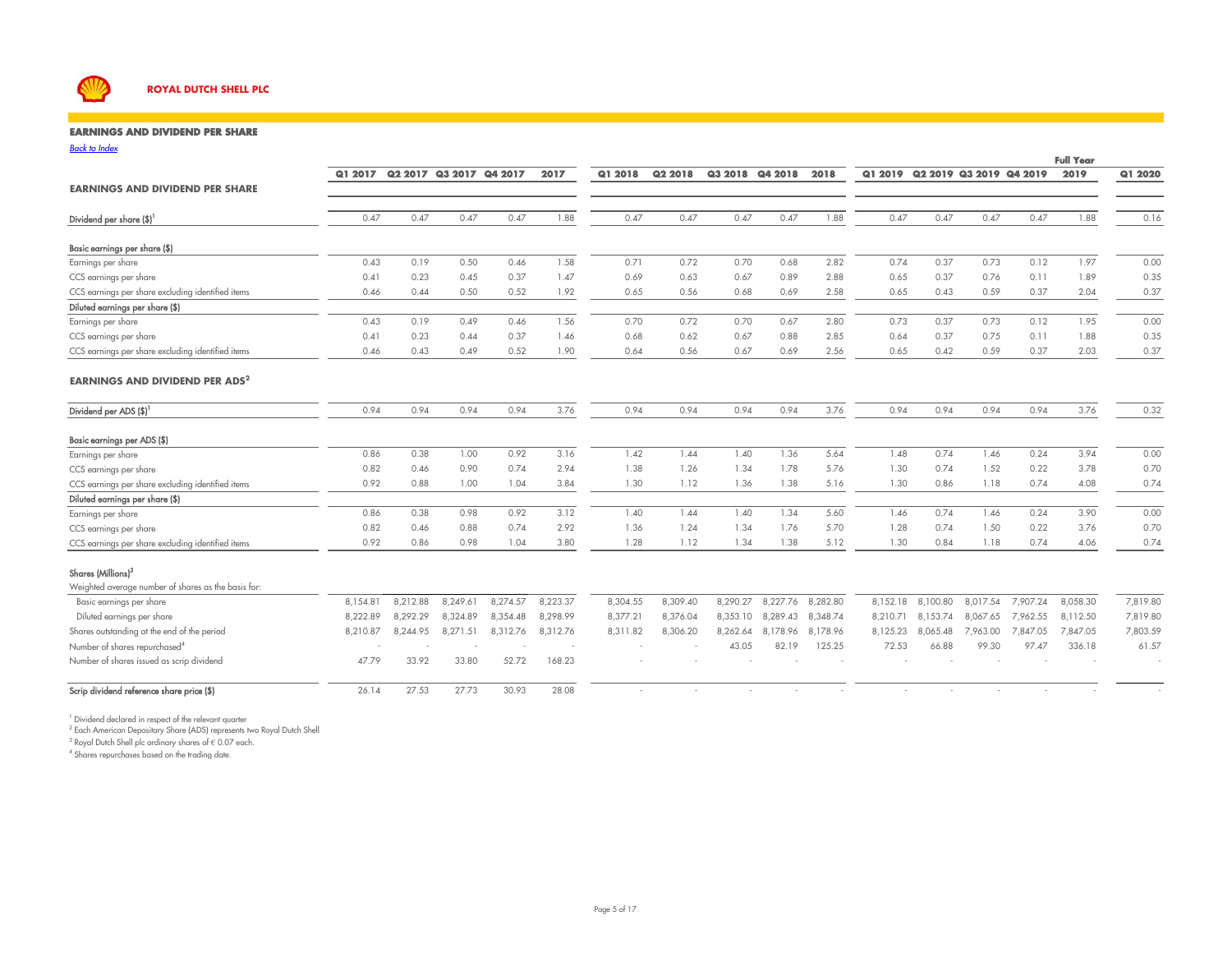

#### **EARNINGS BY SEGMENT AND IDENTIFIED ITEMS**

| <b>Back to Index</b>                                |          |                     |         |          |          |                |                     |         |         |                |                |                          |         |                |                  |          |
|-----------------------------------------------------|----------|---------------------|---------|----------|----------|----------------|---------------------|---------|---------|----------------|----------------|--------------------------|---------|----------------|------------------|----------|
| Earnings by segment                                 |          |                     |         |          |          |                |                     |         |         |                |                |                          |         |                | <b>Full Year</b> |          |
| \$ million                                          | Q1 2017  | Q <sub>2</sub> 2017 | Q3 2017 | Q4 2017  | 2017     | Q1 2018        | Q <sub>2</sub> 2018 | Q3 2018 | Q4 2018 | 2018           | Q1 2019        | Q2 2019                  | Q3 2019 | Q4 2019        | 2019             | Q1 2020  |
| <b>Integrated Gas</b>                               | 1,822    | 1,191               | 1,217   | 848      | 5,078    | 2,391          | 3,358               | 2,116   |         | 3,579 11,444   | 2,795          | 1,340                    | 2,597   | 1,897          | 8,628            | 1,812    |
| Upstream                                            |          |                     |         |          |          |                |                     |         |         |                |                |                          |         |                |                  |          |
| Europe                                              | 318      | (130)               | 9       | 1,576    | 1,773    | (189)          | 295                 | 284     | 311     | 701            | 109            | 116                      | 862     | (812)          | 275              | 85       |
| Asia                                                | 251      | 284                 | 85      | 477      | 1,097    | 1,142          | 748                 | 638     | 600     | 3,128          | 518            | 405                      | 306     | 740            | 1,969            | 434      |
| Africa                                              | 69       | 175                 | 394     | 1,124    | 1,763    | 326            | 305                 | 413     | 534     | 1,579          | 291            | 213                      | 176     | 109            | 789              | 31       |
| North America                                       | 121      | (39)                | 145     | (925)    | (698)    | 353            | 236                 | 1,314   | 224     | 2,127          | 549            | 503                      | 653     | (732)          | 973              | (145)    |
| South America                                       | 6        | (344)               | 23      | (257)    | (573)    | 132            | (581)               | (561)   | (35)    | (1,045)        | 156            | 198                      | (347)   | (160)          | (152)            | (1, 267) |
| Upstream                                            | 765      | (55)                | 656     | 1,997    | 3,363    | 1,765          | 1,004               | 2,087   | 1,635   | 6,490          | 1,624          | 1,435                    | 1,651   | (855)          | 3,855            | (863)    |
| Refining & Trading                                  | (426)    | (297)               | 492     | 71       | (159)    | 197            | (219)               | 343     | 1,549   | 1,869          | 112            | 73                       | 902     | 91             | 1,178            | 1,101    |
| Marketing                                           | 895      | 1,376               | 1,104   | 548      | 3,923    | 1,015          | 929                 | 964     | 1,248   | 4,156          | 1,113          | 1,225                    | 1,531   | 1,091          | 4,961            | 1,111    |
| Oil Products (CCS basis)                            | 469      | 1,080               | 1,594   | 620      | 3,763    | 1,213          | 710                 | 1,306   | 2,798   | 6,026          | 1,224          | 1,299                    | 2,433   | 1,183          | 6,139            | 2,211    |
| Chemicals (CCS basis)                               | 815      | 588                 | 730     | 549      | 2,682    | 684            | 547                 | 566     | 87      | 1,884          | 452            | (107)                    | 211     | (78)           | 479              | 146      |
| Corporate                                           | (410)    | (774)               | (394)   | (838)    | (2,416)  | (227)          | (273)               | (335)   | (644)   | (1,479)        | (671)          | (789)                    | (663)   | (1, 151)       | (3, 273)         | (453)    |
| Less : Non-controlling interest                     | (81)     | (110)               | (105)   | (94)     | (390)    | (121)          | (121)               | (169)   | (120)   | (531)          | (131)          | (152)                    | (149)   | (125)          | (557)            | (97)     |
| CCS earnings attributable to shareholders           | 3,381    | 1,920               | 3,698   | 3,082    | 12,081   | 5,703          | 5,226               | 5,570   |         | 7,334 23,833   | 5,293          | 3,025                    | 6,081   | 871            | 15,270           | 2,756    |
| Summary of identified items <sup>1</sup>            |          |                     |         |          |          |                |                     |         |         |                |                |                          |         |                |                  |          |
| \$ million                                          | Q1 2017  | Q <sub>2</sub> 2017 | Q3 2017 | Q4 2017  | 2017     | Q1 2018        | Q <sub>2</sub> 2018 | Q3 2018 | Q4 2018 | 2018           | Q1 2019        | Q <sub>2</sub> 2019      | Q3 2019 | Q4 2019        | 2019             | Q1 2020  |
| <b>Integrated Gas</b>                               | 641      | 22                  | (65)    | (788)    | (190)    | (48)           | 1,053               | (176)   | 1,216   | 2,045          | 226            | (386)                    | (77)    | (89)           | (326)            | (331)    |
| Upstream                                            |          |                     |         |          |          |                |                     |         |         |                |                |                          |         |                |                  |          |
| Europe                                              | 86       | (331)               | (67)    | 1,068    | 756      | (245)          | 156                 | 82      | (230)   | (237)          | (5)            | 39                       | 710     | (121)          | 623              | 34       |
| Asia                                                |          | $\sim$              | (44)    | 210      | 166      | 574            | 239                 | $\sim$  | 18      | 831            |                | $\overline{\phantom{a}}$ | (12)    | $\overline{7}$ | (4)              |          |
| Africa                                              | (90)     | (8)                 | (98)    | 389      | 193      | -1             | (7)                 | $\sim$  | 10      | $\overline{4}$ | $\sim$         | (6)                      | (46)    | (15)           | (67)             | (3)      |
| North America                                       | 305      | 223                 | 39      | (1,068)  | (500)    | (6)            | (213)               | 381     | (164)   | (2)            | (1)            | 87                       | 427     | (1, 333)       | (820)            | (196)    |
| South America                                       | 70       | (183)               | 180     | (183)    | (116)    | (25)           | (544)               | (113)   | 104     | (578)          | (18)           | 52                       | (261)   | (102)          | (330)            | (988)    |
| Upstream                                            | 371      | (299)               | 10      | 416      | 499      | 299            | (369)               | 350     | (262)   | 18             | (23)           | 172                      | 818     | (1, 564)       | (598)            | (1, 154) |
| Refining & Trading                                  | (1, 286) | (1, 151)            | (317)   | (93)     | (2,848)  | (30)           | (416)               | (232)   | 731     | 53             | (309)          | 20                       | 380     | (439)          | (348)            | 943      |
| Marketing                                           | (43)     | 231                 | (23)    | (240)    | (75)     | 75             | (59)                | (85)    | 247     | 178            | 84             | $\sim$                   | 51      | 121            | 255              | (94)     |
| Oil Products (CCS basis)                            | (1, 329) | (920)               | (340)   | (333)    | (2,923)  | 45             | (475)               | (317)   | 978     | 231            | (225)          | 20                       | 430     | (318)          | (93)             | 849      |
| Chemicals (CCS basis)                               | (21)     | (36)                | 80      | 37       | 60       | (1)            | (11)                | 29      | (209)   | (192)          | $\overline{2}$ | (239)                    | (13)    | (13)           | (263)            | (2)      |
| Corporate                                           | (63)     | (451)               | (90)    | (553)    | (1, 157) | $\overline{7}$ | 337                 | 60      | (77)    | 327            | 13             | 18                       | 154     | (76)           | 109              | 535      |
| Less: Non-controlling interest (CCS basis)          | 28       | $\sim$              | $\sim$  | $\sim$   | 28       | $\sim$         |                     | ٠       |         |                |                | (22)                     | $\sim$  | $\sim$         | (22)             | $\sim$   |
| Impact on CCS earnings attributable to shareholders | (373)    | (1,684)             | (405)   | (1, 221) | (3,683)  | 302            | 535                 | (54)    | 1,646   | 2,429          | (8)            | (437)                    | 1,313   | (2,060)        | (1, 192)         | (104)    |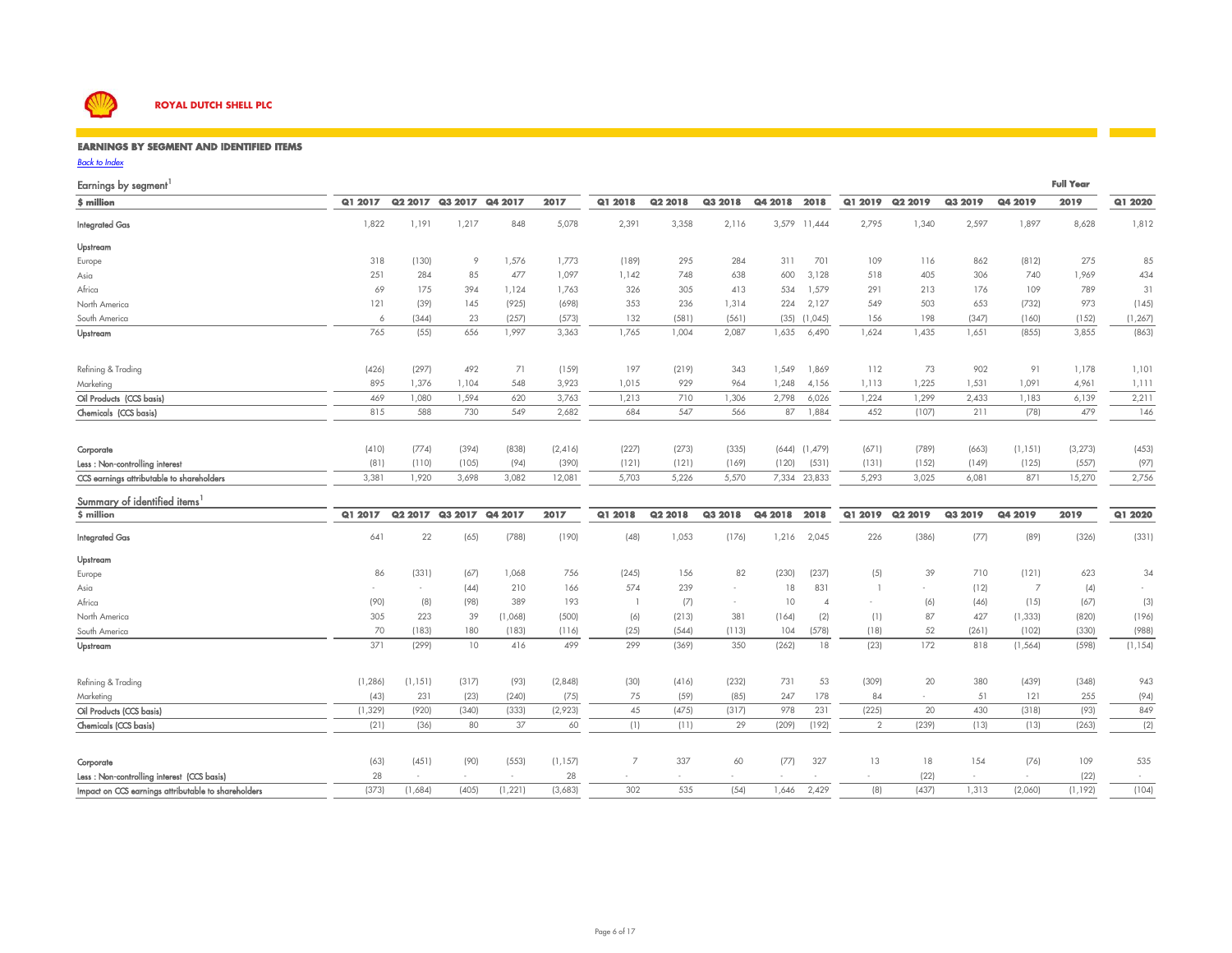

*Back to Index*

### **EARNINGS BY SEGMENT AND IDENTIFIED ITEMS**

| Earnings by segment'                                             |         |                     |                 |         |          |         |                     |         |         |                   |         |         |         |         | <b>Full Year</b> |         |
|------------------------------------------------------------------|---------|---------------------|-----------------|---------|----------|---------|---------------------|---------|---------|-------------------|---------|---------|---------|---------|------------------|---------|
| \$ million                                                       | Q1 2017 |                     | Q2 2017 Q3 2017 | Q4 2017 | 2017     | Q1 2018 | Q2 2018             | Q3 2018 | Q4 2018 | 2018              | Q1 2019 | Q2 2019 | Q3 2019 | Q4 2019 | 2019             | Q1 2020 |
| Earnings by Segment excluding identified items <sup>1</sup>      |         |                     |                 |         |          |         |                     |         |         |                   |         |         |         |         |                  |         |
| \$ million                                                       | Q1 2017 | Q <sub>2</sub> 2017 | Q3 2017         | Q4 2017 | 2017     | Q1 2018 | Q <sub>2</sub> 2018 | Q3 2018 | Q4 2018 | 2018              | Q1 2019 | Q2 2019 | Q3 2019 | Q4 2019 | 2019             | Q1 2020 |
| <b>Integrated Gas</b>                                            | 1,181   | 1,169               | 1,282           | 1,636   | 5,268    | 2,439   | 2,305               | 2,292   | 2,363   | 9,399             | 2,569   | 1,726   | 2,674   | 1,986   | 8,955            | 2,143   |
| Upstream                                                         |         |                     |                 |         |          |         |                     |         |         |                   |         |         |         |         |                  |         |
| Europe                                                           | 232     | 201                 | 76              | 509     | 1,018    | 57      | 138                 | 202     | 541     | 938               | 115     | 77      | 153     | (691)   | (348)            | 51      |
| Asia                                                             | 251     | 284                 | 129             | 267     | 931      | 567     | 510                 | 637     | 583     | 2,297             | 518     | 405     | 318     | 733     | 1,973            | 433     |
| Africa                                                           | 159     | 184                 | 492             | 735     | 1,570    | 325     | 313                 | 413     | 524     | 1,575             | 291     | 219     | 223     | 124     | 856              | 34      |
| North America                                                    | (185)   | (262)               | 105             | 144     | (197)    | 359     | 449                 | 932     | 389     | 2,129             | 550     | 416     | 224     | 601     | 1,792            | 51      |
| South America                                                    | (63)    | (163)               | (157)           | (74)    | (457)    | 157     | (37)                | (448)   | (139)   | (467)             | 174     | 146     | (85)    | (57)    | 178              | (278)   |
| Upstream                                                         | 394     | 244                 | 645             | 1,581   | 2,865    | 1,464   | 1,374               | 1,736   | 1,897   | 6,472             | 1,648   | 1,263   | 833     | 709     | 4,452            | 291     |
| Refining & Trading                                               | 861     | 855                 | 808             | 165     | 2,688    | 228     | 197                 | 574     | 818     | 1,816             | 420     | 52      | 522     | 531     | 1,526            | 158     |
| Marketing                                                        | 938     | 1,145               | 1.127           | 788     | 3,998    | 940     | 988                 | 1,049   | 1,001   | 3,978             | 1,029   | 1,225   | 1,481   | 971     | 4,705            | 1,205   |
| Oil Products (CCS basis)                                         | 1,799   | 2,000               | 1,935           | 953     | 6,686    | 1,168   | 1,185               | 1,623   | 1,819   | 5,794             | 1,448   | 1,278   | 2,003   | 1,501   | 6,231            | 1,363   |
| Chemicals (CCS basis)                                            | 836     | 624                 | 650             | 512     | 2,622    | 685     | 558                 | 537     | 296     | 2,076             | 451     | 132     | 224     | (65)    | 741              | 148     |
| Corporate                                                        | (347)   | (323)               | (304)           | (285)   | (1, 259) | (234)   | (610)               | (395)   |         | $(567)$ $(1,806)$ | (684)   | (806)   | (817)   | (1,075) | (3, 383)         | (989)   |
| Less : Non-controlling interest                                  | (109)   | (110)               | (105)           | (94)    | (418)    | (121)   | (121)               | (169)   | (120)   | (531)             | (131)   | (130)   | (149)   | (125)   | (535)            | (97)    |
| CCS earnings attributable to shareholders excl. identified items | 3.754   | 3,604               | 4,103           | 4.303   | 15.764   | 5,401   | 4.691               | 5,624   |         | 5,688 21,404      | 5,301   | 3.462   | 4,767   | 2,931   | 16,462           | 2,860   |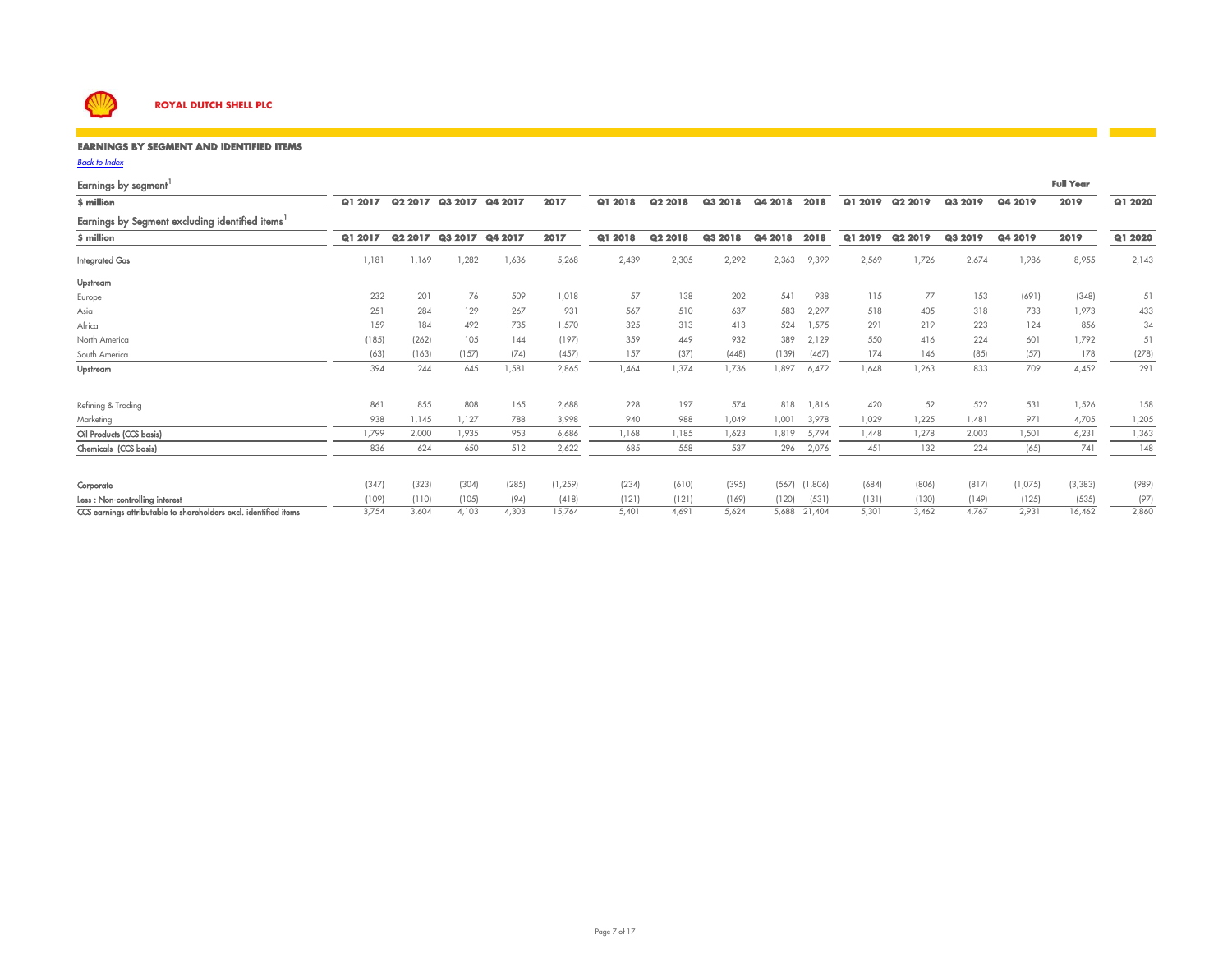

#### **CASH CAPITAL EXPENDITURE<sup>1</sup>**

*Back to Index*

|                                              |         |                     |       |                 |        |         |         |         |         |        |       |                 |         |         | <b>Full Year</b> |         |
|----------------------------------------------|---------|---------------------|-------|-----------------|--------|---------|---------|---------|---------|--------|-------|-----------------|---------|---------|------------------|---------|
| \$ million                                   | Q1 2017 | Q <sub>2</sub> 2017 |       | Q3 2017 Q4 2017 | 2017   | Q1 2018 | Q2 2018 | Q3 2018 | Q4 2018 | 2018   |       | Q1 2019 Q2 2019 | Q3 2019 | Q4 2019 | 2019             | Q1 2020 |
| Capital expenditure                          | 4,306   | 5,660               | 5,018 | 5,861           | 20,845 | 4,789   | 5,275   | 5,800   | 7,147   | 23,011 | 5,121 | 5,150           | 5,992   | 6,707   | 22,971           | 4,263   |
| Investments in joint ventures and associates | 194     | 157                 | 42    | 202             | 595    | 415     | 179     | 78      | 208     | 880    | 441   | 160             | 30      | 112     | 743              | 559     |
| Investments in equity securities             | 19      | 8                   | 22    | 44              | 93     | 24      | 64      | 24      | 75      | 187    | 39    | 26              | 76      | 65      | 205              | 147     |
| Cash capital expenditure                     | 4,519   | 5,825               | 5,082 | 6,107           | 21,533 | 5,228   | 5,518   | 5,902   | 7,430   | 24,078 | 5,601 | 5,337           | 6,098   | 6,883   | 23,919           | 4,970   |
| Comprising:                                  |         |                     |       |                 |        |         |         |         |         |        |       |                 |         |         |                  |         |
| <b>Integrated Gas</b>                        | 827     | 813                 | 1,173 | 804             | 3,616  | 1,125   | 745     | 688     | 1,262   | 3,819  | 1,344 | 738             | 894     | 1,323   | 4,299            | 882     |
| Upstream                                     | 2,659   | 2,806               | 2,365 | 3,004           | 10,835 | 2,348   | 2,859   | 3,310   | 3,617   | 12,134 | 2,491 | 2,321           | 2,625   | 2,768   | 10,205           | 2,521   |
| Oil Products                                 | 522     | 1,618               | 942   | 1,380           | 4,462  | 1,135   | 1,092   | 1,035   | 1,381   | 4,643  | 853   | 1,118           | 1,308   | 1,628   | 4,908            | 580     |
| Chemicals                                    | 493     | 574                 | 548   | 848             | 2,464  | 579     | 782     | 795     | 1,056   | 3,212  | 828   | 1,079           | 1,160   | 1,023   | 4,090            | 846     |
| Corporate                                    | 17      | 14                  | 55    | 71              | 157    | 40      | 40      | 75      | 114     | 269    | 86    | 81              | 111     | 141     | 418              | 141     |
| Capital expenditure breakdown                |         |                     |       |                 |        |         |         |         |         |        |       |                 |         |         |                  |         |
| <b>Integrated Gas</b>                        | 812     | 801                 | 1,156 | 746             | 3,515  | 894     | 661     | 631     | 1,076   | 3,262  | 1,154 | 683             | 788     | 1,225   | 3,851            | 694     |
| Upstream                                     |         |                     |       |                 |        |         |         |         |         |        |       |                 |         |         |                  |         |
| Europe                                       | 341     | 348                 | 332   | 355             | 1,376  | 260     | 342     | 424     | 300     | 1,326  | 281   | 320             | 267     | 314     | 1,183            | 190     |
| Asia                                         | 213     | 272                 | 65    | 223             | 773    | 145     | 125     | 67      | 191     | 528    | 219   | 250             | 225     | 277     | 971              | 244     |
| Africa                                       | 151     | 130                 | 121   | 223             | 625    | 138     | 236     | 251     | 1,009   | 1,634  | 216   | 244             | 233     | 380     | 1,072            | 157     |
| North America                                | 1,338   | 1,460               | 1,515 | 1,803           | 6,116  | 1,434   | 1,870   | 1,361   | 1,489   | 6,156  | 1,358 | 1,178           | 1,074   | 1,306   | 4,916            | 1,104   |
| South America                                | 429     | 454                 | 317   | 464             | 1,664  | 221     | 174     | 1,225   | 737     | 2,357  | 223   | 243             | 845     | 550     | 1,861            | 415     |
| Total                                        | 2,472   | 2,664               | 2,350 | 3,068           | 10,554 | 2,198   | 2,747   | 3,328   | 3,726   | 12,001 | 2,297 | 2,235           | 2,644   | 2,828   | 10,003           | 2,109   |
| Oil Products                                 | 514     | 1,601               | 919   | 1,273           | 4,307  | 1,097   | 1,048   | 976     | 1,270   | 4,389  | 766   | 1,095           | 1,294   | 1,499   | 4,654            | 557     |
| Chemicals                                    | 493     | 578                 | 548   | 735             | 2,354  | 579     | 782     | 795     | 984     | 3,140  | 828   | 1,057           | 1,160   | 1,023   | 4,068            | 846     |
| Corporate                                    | 15      | 16                  | 45    | 39              | 115    | 21      | 37      | 70      | 91      | 219    | 76    | 81              | 107     | 132     | 396              | 58      |

1 Comparative information has been reclassified, following a change in segmental reporting with effect from 2020.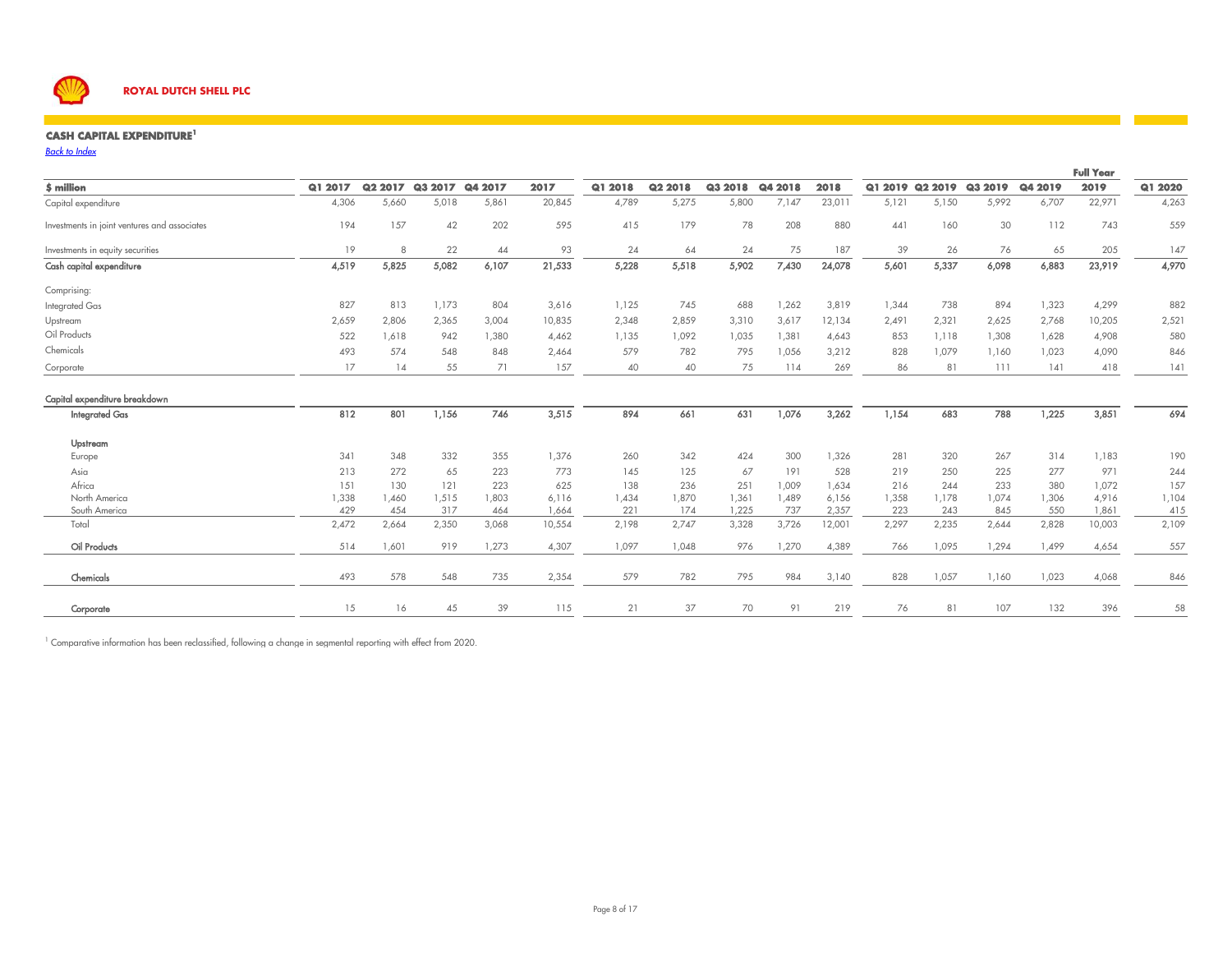

| Back to Index                                                 |          |                     |          |         |          |          |                     |          |                 |          |          |         |                                 |          | <b>Full Year</b> |         |
|---------------------------------------------------------------|----------|---------------------|----------|---------|----------|----------|---------------------|----------|-----------------|----------|----------|---------|---------------------------------|----------|------------------|---------|
| \$ million                                                    | Q1 2017  | Q <sub>2</sub> 2017 | Q3 2017  | Q4 2017 | 2017     | Q1 2018  | Q <sub>2</sub> 2018 |          | Q3 2018 Q4 2018 | 2018     |          |         | Q1 2019 Q2 2019 Q3 2019 Q4 2019 |          | 2019             | Q1 2020 |
| <b>Integrated Gas</b>                                         |          |                     |          |         |          |          |                     |          |                 |          |          |         |                                 |          |                  |         |
| Revenue:                                                      |          |                     |          |         |          |          |                     |          |                 |          |          |         |                                 |          |                  |         |
| Third-party                                                   | 8,419    | 7,734               | 8,317    | 8,205   | 32,674   | 10,721   | 10,294              | 10,847   | 11,902          | 43,764   | 11,639   | 8,942   | 9,735                           | 11,006   | 41,323           | 10,157  |
| Inter-seament                                                 | 809      | 907                 | 1,140    | 1,239   | 4,095    | 1,127    | 1,302               | 1,276    | 1,326           | 5,031    | 1,092    | 1,045   | 1,026                           | 1,117    | 4,280            | 891     |
| Share of profit/(loss) of joint ventures and associates       | 420      | 438                 | 458      | 398     | 1,714    | 574      | 593                 | 487      | 619             | 2,273    | 661      | 237     | 579                             | 313      | 1,791            | 472     |
| Interest and other income                                     | 141      | 133                 | 226      | 186     | 686      | (26)     | 1,263               | 20       | 973             | 2,230    | 3        | 293     | 24                              | (56)     | 264              | 136     |
| Third party and inter-seament purchases                       | 5.710    | 5.358               | 5,586    | 5,820   | 22,474   | 6,821    | 6,351               | 7,050    | 7,552           | 27.775   | 7,156    | 5,362   | 5,028                           | 5,952    | 23,499           | 6,395   |
| Production and manufacturing expenses                         | 1.262    | 1.274               | 1,326    | 1,258   | 5.120    | 1.337    | 1.384               | 1.278    | 1.371           | 5.370    | 1.294    | 1.558   | 1.317                           | 1,600    | 5,768            | 1,371   |
| Selling, distribution and administrative expenses             | 56       | 64                  | 78       | 39      | 237      | 83       | 140                 | 166      | 69              | 458      | 167      | 174     | 178                             | 198      | 716              | 191     |
| Research and development                                      | 27       | 37                  | 26       | 24      | 114      | 23       | 18                  | 82       | 63              | 186      | 47       | 44      | 31                              | 59       | 181              | 36      |
| <b>Exploration</b> expenses                                   | 19       | 30                  | 35       | 57      | 4        | 22       | 36                  | 87       | 63              | 208      | 41       | 88      | 46                              | 106      | 281              | 39      |
| Depreciation, depletion and amortisation                      | 1,043    | 1,130               | 1,577    | 1,215   | 4,965    | 1,166    | 1,159               | 1.146    | 1,379           | 4,850    | 1,263    | 1,513   | 1,555                           | 1,906    | 6,238            | 1,496   |
| Of which : impairment losses and reversals                    |          | 48                  | 234      | 9       | 292      | $\sim$   |                     |          | 200             | 200      | $\sim$   | 120     | 61                              | 399      | 579              | 61      |
| Interest expense                                              | 58       | 68                  | 70       | 52      | 248      | 57       | 57                  | 47       | 51              | 212      | 28       | 27      | 24                              | 25       | 104              | 22      |
| Taxation charge / (credit)                                    | (209)    | 61                  | 223      | 714     | 790      | 495      | 947                 | 658      | 695             | 2,795    | 604      | 412     | 588                             | 638      | 2,242            | 293     |
| Seament earnings                                              | 1.822    | 1.191               | 1.217    | 848     | 5.078    | 2.391    | 3.358               | 2.116    | 3,579           | 11.444   | 2.795    | 1,340   | 2.597                           | 1,897    | 8,628            | 1,812   |
| Cash flow from operating activities                           | 1.951    | 1.951               | 1.742    | 823     | 6,467    | 2,561    | 2,950               | 3,320    | 5.786           | 14,617   | 4,227    | 3,403   | 4,224                           | 3,457    | 15,311           | 3,986   |
| (Increase)/decrease in working capital                        | (405)    | 166                 | (58)     | (1,895) | (2,192)  | (384)    | (48)                | (421)    | (811)           | (1,664)  | 512      | 579     | (48)                            | (560)    | 483              | 634     |
| Cash flow from operating activities excluding working capital | 2,356    | 1,785               | 1,800    | 2,718   | 8,659    | 2.945    | 2,998               | 3.741    | 6,597           | 16,281   | 3,715    | 2,824   | 4,271                           | 4,017    | 14,828           | 3,352   |
| Cash flow from investing activities                           | (804)    | (1,028)             | (1, 238) | 1,713   | (1, 357) | (1, 128) | 832                 | (600)    | (617)           | (1, 513) | (1, 382) | (516)   | (845)                           | (1, 213) | (3,956)          | (831)   |
| <b>Free Cash Flow</b>                                         | 1.147    | 923                 | 504      | 2,536   | 5.110    | 1.433    | 3,782               | 2,720    | 5,169           | 13,104   | 2,845    | 2,887   | 3.378                           | 2,244    | 11.355           | 3,156   |
| Organic Free cash flow                                        | 1,143    | 902                 | 746      | (173)   | 2,618    | 1,767    | 2,181               | 2,496    | 4,315           | 10,759   | 3,092    | 2,591   | 3,188                           | 2,389    | 11,261           | 3,030   |
| Capital employed                                              | 88,304   | 89,089              | 89,920   | 87,462  | 87,462   | 88,967   | 87,356              | 86,474   | 86,850          | 86,850   | 91,134   | 89,787  | 90,082                          | 90,824   | 90,824           | 89,553  |
| Upstream                                                      |          |                     |          |         |          |          |                     |          |                 |          |          |         |                                 |          |                  |         |
| Revenue:                                                      |          |                     |          |         |          |          |                     |          |                 |          |          |         |                                 |          |                  |         |
| Third-party                                                   | 1.611    | 1,783               | 1,546    | 2,519   | 7,459    | 2,424    | 2,211               | 1,622    | 3,202           | 9.459    | 2,301    | 2,346   | 2,231                           | 2,604    | 9,482            | 2,344   |
| Inter-seament                                                 | 7,791    | 7,023               | 7,837    | 8,091   | 30,742   | 8,711    | 9,300               | 10,304   | 8,810           | 37,125   | 9,532    | 8,827   | 7,960                           | 9,416    | 35,735           | 6,476   |
| Share of profit/(loss) of joint ventures and associates       | 218      | 103                 | 81       | 222     | 623      | (31)     | (215)               | 184      | 348             | 286      | 407      | 103     | (162)                           | 31       | 379              | 163     |
| Interest and other income                                     | (42)     | 82                  | 109      | 1,064   | 1,214    | 602      | 433                 | 151      | (582)           | 605      | 106      | 153     | 1,737                           | 186      | 2,182            | 109     |
| Third party and inter-segment purchases                       | 1,125    | 1,054               | 1,355    | 1,432   | 4,967    | 1,547    | 1,624               | 1.471    | 1,307           | 5,948    | 2,067    | 1,352   | 1,525                           | 2,036    | 6,981            | 1,285   |
| Production and manufacturing expenses                         | 2,964    | 3,007               | 2,559    | 2,735   | 11,265   | 2,967    | 2,884               | 2,487    | 2,832           | 11,169   | 2,682    | 2,900   | 2,276                           | 3,244    | 11,102           | 2,608   |
| Selling, distribution and administrative expenses             | 67       | (29)                | (4)      | (39)    | (5)      | 94       | (24)                | 14       | (54)            | 30       | 11       | 20      | 11                              | (13)     | 29               | 33      |
| Research and development                                      | 114      | 112                 | 137      | 161     | 526      | 117      | 144                 | 71       | 161             | 494      | 92       | 100     | 108                             | 151      | 451              | 122     |
| <b>Exploration</b> expenses                                   | 423      | 227                 | 290      | 864     | 1,804    | 208      | 208                 | 234      | 483             | 1,132    | 265      | 351     | 598                             | 858      | 2,073            | 255     |
| Depreciation, depletion and amortisation                      | 3.255    | 3,420               | 3.807    | 3.475   | 13.957   | 3.144    | 3.142               | 2,914    | 3,671           | 12.871   | 3,322    | 3.731   | 3.923                           | 5.907    | 16,882           | 4,216   |
| Of which: impairment losses and reversals                     | (199)    | 79                  | 185      | 283     | 348      | 78       | 48                  | (382)    | 56              | (200)    | (44)     | 131     | 256                             | 2.234    | 2.576            | 615     |
| Interest expense                                              | 193      | 193                 | 189      | 158     | 733      | 157      | 153                 | 153      | 123             | 586      | 145      | 143     | 133                             | 105      | 526              | 109     |
| Taxation charge / (credit)                                    | 672      | 1.062               | 583      | 1.112   | 3.429    | 1.708    | 2,596               | 2,831    | 1,621           | 8.755    | 2.136    | 1.399   | 1,541                           | 804      | 5,879            | 1,327   |
| Seament earnings                                              | 765      | (55)                | 656      | 1.997   | 3.363    | 1.765    | 1.004               | 2.087    | 1,635           | 6.490    | 1.624    | 1,435   | 1,651                           | (855)    | 3,855            | (863)   |
| Cash flow from operatina activities                           | 3.552    | 4.348               | 4.029    | 4,527   | 16.456   | 3.495    | 5.369               | 6.472    | 6.747           | 22.084   | 5.278    | 5.478   | 4.334                           | 3.995    | 19.085           | 5.607   |
| (Increase)/decrease in working capital                        | (675)    | 731                 | (601)    | 457     | (87)     | (778)    | 474                 | (637)    | 1,613           | 672      | 15       | 226     | (263)                           | (839)    | (861)            | 1,889   |
| Cash flow from operating activities excluding working capital | 4,226    | 3,617               | 4,630    | 4,070   | 16,543   | 4,273    | 4,895               | 7,109    | 5,134           | 21,412   | 5,263    | 5,251   | 4,597                           | 4,834    | 19,946           | 3,718   |
| Cash flow from investing activities                           | (2, 518) | (2,432)             | (2,071)  | (333)   | (7, 354) | (1, 411) | (2, 301)            | (2, 244) | (2, 857)        | (8, 811) | (1,829)  | (1,799) | 362                             | (1, 177) | (4, 443)         | (1,838) |
| <b>Free Cash Flow</b>                                         | 1,034    | 1,916               | 1,959    | 4,194   | 9,102    | 2,084    | 3,069               | 4,228    | 3,891           | 13,272   | 3,449    | 3,679   | 4,696                           | 2,818    | 14,642           | 3,769   |
| Organic Free Cash flow                                        | 909      | 1,851               | 1,739    | 1,426   | 5,924    | 1,409    | 2,355               | 4,060    | 3,087           | 10,911   | 2,877    | 3,477   | 2,222                           | 1,444    | 10,020           | 3,424   |
| Capital employed                                              | 120,684  | 120,719             | 120,140  | 117,300 | 117,300  | 119,131  | 117,031             | 115,079  | 113,247         | 113,247  | 116,421  | 115,833 | 112,049                         | 109,980  | 109,980          | 105,021 |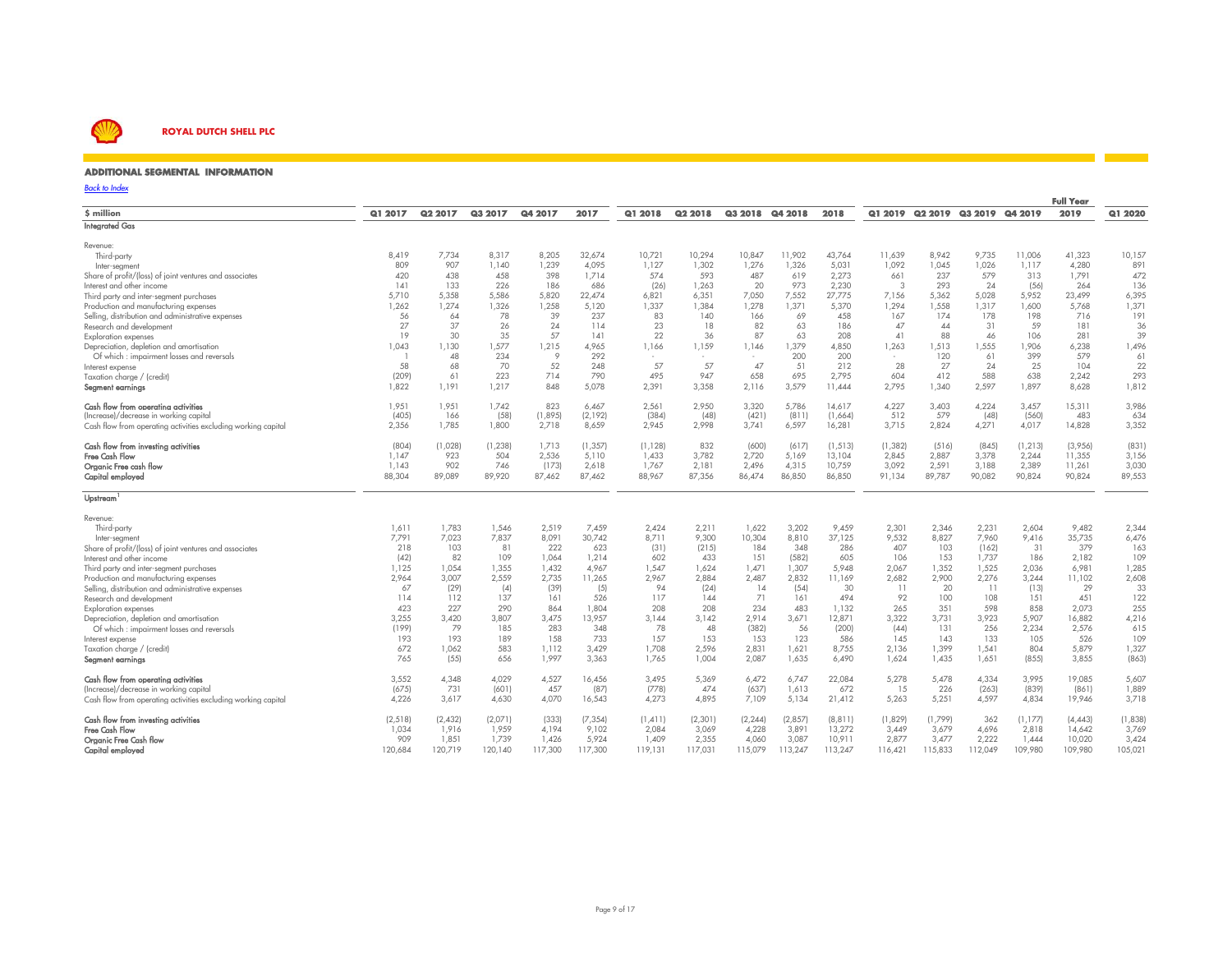

| Back to Index                                                                                                                                                                                                                                                                                                                                                                                                                                                                                                                                 |                                                                                      |                                                                                               |                                                                                |                                                                                                                    |                                                                                                                            |                                                                                          |                                                                                           |                                                                               |                                                                                                           |                                                                                                        |                                                                            |                                                                                                                         |                                                                                            |                                                                                                   | <b>Full Year</b>                                                                                             |                                                                                 |
|-----------------------------------------------------------------------------------------------------------------------------------------------------------------------------------------------------------------------------------------------------------------------------------------------------------------------------------------------------------------------------------------------------------------------------------------------------------------------------------------------------------------------------------------------|--------------------------------------------------------------------------------------|-----------------------------------------------------------------------------------------------|--------------------------------------------------------------------------------|--------------------------------------------------------------------------------------------------------------------|----------------------------------------------------------------------------------------------------------------------------|------------------------------------------------------------------------------------------|-------------------------------------------------------------------------------------------|-------------------------------------------------------------------------------|-----------------------------------------------------------------------------------------------------------|--------------------------------------------------------------------------------------------------------|----------------------------------------------------------------------------|-------------------------------------------------------------------------------------------------------------------------|--------------------------------------------------------------------------------------------|---------------------------------------------------------------------------------------------------|--------------------------------------------------------------------------------------------------------------|---------------------------------------------------------------------------------|
| \$ million                                                                                                                                                                                                                                                                                                                                                                                                                                                                                                                                    | Q1 2017                                                                              | Q <sub>2</sub> 2017                                                                           | Q3 2017                                                                        | Q4 2017                                                                                                            | 2017                                                                                                                       | Q1 2018                                                                                  | Q <sub>2</sub> 2018                                                                       | Q3 2018                                                                       | Q4 2018                                                                                                   | 2018                                                                                                   |                                                                            | Q1 2019 Q2 2019                                                                                                         | Q3 2019                                                                                    | Q4 2019                                                                                           | 2019                                                                                                         | Q1 2020                                                                         |
| Oil Products                                                                                                                                                                                                                                                                                                                                                                                                                                                                                                                                  |                                                                                      |                                                                                               |                                                                                |                                                                                                                    |                                                                                                                            |                                                                                          |                                                                                           |                                                                               |                                                                                                           |                                                                                                        |                                                                            |                                                                                                                         |                                                                                            |                                                                                                   |                                                                                                              |                                                                                 |
| Revenue:<br>Third-party<br>Inter-seamen<br>Share of profit/(loss) of joint ventures and associates (CCS basis)<br>Interest and other income<br>Third party and inter-segment purchases (CCS basis)<br>Production and manufacturing expenses<br>Selling, distribution and administrative expenses<br>Research and development                                                                                                                                                                                                                  | 56,881<br>1.596<br>325<br>(34)<br>51,681<br>1.942<br>1,999<br>45                     | 58,398<br>1.477<br>244<br>(146)<br>53,091<br>2.145<br>2,006<br>45                             | 61,558<br>1.474<br>323<br>(12)<br>56,123<br>2.099<br>2,149<br>40               | 69.776<br>1.941<br>272<br>84<br>65,817<br>1.999<br>2,512<br>48                                                     | 246,613<br>6.488<br>1,164<br>(108)<br>226,711<br>8.184<br>8,665<br>178                                                     | 71,056<br>2,611<br>346<br>6<br>67,585<br>2,071<br>2,082<br>43                            | 79,372<br>2,591<br>226<br>16<br>76,161<br>2.193<br>2,243<br>51                            | 82,941<br>2,899<br>206<br>(9)<br>79,277<br>2.043<br>2,193<br>49               | 83,040<br>2,513<br>324<br>380<br>77,395<br>1,919<br>2,665<br>62                                           | 316,409<br>10,614<br>1,102<br>393<br>300,417<br>8.225<br>9,183<br>204                                  | 66,051<br>2.180<br>276<br>15<br>62,038<br>1.908<br>1,865<br>45             | 75,837<br>1.950<br>242<br>(19)<br>71,343<br>1,855<br>2,007<br>53                                                        | 71,218<br>2,059<br>312<br>273<br>65,911<br>1.900<br>1,905<br>51                            | 67,354<br>1.629<br>349<br>$\overline{2}$<br>62,714<br>1.872<br>2,199<br>68                        | 280,460<br>7,819<br>1,179<br>271<br>262,005<br>7,535<br>7,976<br>218                                         | 44,297<br>1,851<br>243<br>(124)<br>38,970<br>1,511<br>1,770<br>58               |
| <b>Exploration</b> expenses<br>Depreciation, depletion and amortisation<br>Of which : impairment losses and reversals<br>Interest expense<br>Taxation charge / (credit) (CCS basis)<br>Segment earnings (CCS)                                                                                                                                                                                                                                                                                                                                 | 3,282<br>2,623<br>16<br>(666)<br>469                                                 | 1,374<br>706<br>16<br>218<br>1,080                                                            | 772<br>89<br>62<br>503<br>1,594                                                | 788<br>65<br>22<br>267<br>620                                                                                      | ÷<br>6,216<br>3.484<br>116<br>322<br>3,763                                                                                 | 750<br>43<br>18<br>260<br>1,213                                                          | 751<br>54<br>24<br>71<br>710                                                              | 827<br>124<br>24<br>319<br>1,306                                              | $\sim$<br>838<br>125<br>19<br>561<br>2,798                                                                | 3,165<br>346<br>85<br>1.211<br>6,026                                                                   | 1,096<br>76<br>20<br>326<br>1,224                                          | 1,167<br>184<br>12<br>275<br>1,299                                                                                      | 1,062<br>68<br>20<br>580<br>2,433                                                          | 1,135<br>104<br>25<br>137<br>1,183                                                                | 4,461<br>432<br>77<br>1,319<br>6,139                                                                         | 1,100<br>71<br>10<br>637<br>2,211                                               |
| Cash flow from operating activities<br>(Increase)/decrease in working capital<br>Cash flow from operating activities excluding working capital                                                                                                                                                                                                                                                                                                                                                                                                | 3,404<br>171<br>3,233                                                                | 3,730<br>1,460<br>2,270                                                                       | 489<br>(1, 254)<br>1,743                                                       | 1,117<br>(285)<br>1,401                                                                                            | 8,740<br>92<br>8,647                                                                                                       | 2,588<br>107<br>2,481                                                                    | (348)<br>(2,992)<br>2,644                                                                 | 720<br>(1,638)<br>2,357                                                       | 7,984<br>6,961<br>1,024                                                                                   | 10,944<br>2,438<br>8,506                                                                               | (598)<br>(3, 187)<br>2,589                                                 | 1,268<br>(813)<br>2,081                                                                                                 | 3,137<br>189<br>2,948                                                                      | 2,538<br>(582)<br>3,120                                                                           | 6,345<br>(4, 393)<br>10,738                                                                                  | 4,878<br>4,525<br>353                                                           |
| Cash flow from investing activities<br><b>Free Cash Flow</b><br>Organic Free Cash flow<br>Capital employed                                                                                                                                                                                                                                                                                                                                                                                                                                    | (535)<br>2,869<br>2,877<br>47,643                                                    | 7.696<br>11,426<br>5,650<br>39,199                                                            | (847)<br>(358)<br>(408)<br>42,538                                              | (1, 183)<br>(67)<br>(231)<br>43,138                                                                                | 5.130<br>13,870<br>7,888<br>43,138                                                                                         | (1, 186)<br>1,402<br>1,755<br>44,847                                                     | (1.000)<br>(1, 348)<br>(1,477)<br>46,205                                                  | (944)<br>(224)<br>(246)<br>48,157                                             | (824)<br>7,160<br>6,828<br>41,813                                                                         | (3.953)<br>6,991<br>6,859<br>41,813                                                                    | (666)<br>(1, 265)<br>(1,474)<br>51,033                                     | (928)<br>339<br>261<br>51,708                                                                                           | (429)<br>2,709<br>1,913<br>49,972                                                          | (1,500)<br>1,038<br>801<br>52,394                                                                 | (3.523)<br>2,822<br>1,501<br>52,394                                                                          | 757<br>5,635<br>4,329<br>45,755                                                 |
| Chemicals <sup>1</sup>                                                                                                                                                                                                                                                                                                                                                                                                                                                                                                                        |                                                                                      |                                                                                               |                                                                                |                                                                                                                    |                                                                                                                            |                                                                                          |                                                                                           |                                                                               |                                                                                                           |                                                                                                        |                                                                            |                                                                                                                         |                                                                                            |                                                                                                   |                                                                                                              |                                                                                 |
| Revenue:<br>Third-party<br>Inter-seamen<br>Share of profit/(loss) of joint ventures and associates (CCS basis)<br>Interest and other income<br>Third party and inter-seament purchases (CCS basis)<br>Production and manufacturing expenses<br>Selling, distribution and administrative expenses<br>Research and development<br><b>Exploration</b> expenses<br>Depreciation, depletion and amortisation<br>Of which : impairment losses and reversals<br>Interest expense<br>Taxation charge / (credit) (CCS basis)<br>Seament earnings (CCS) | 4,870<br>2,152<br>242<br>(2)<br>5,313<br>493<br>221<br>25<br>241<br>17<br>154<br>815 | 4,209<br>1,176<br>203<br>$\mathcal{L}$<br>3,793<br>518<br>263<br>26<br>237<br>3<br>164<br>588 | 4,393<br>1,248<br>197<br>237<br>4,002<br>569<br>367<br>25<br>231<br>150<br>730 | 4.910<br>1,385<br>150<br>(1)<br>4,706<br>608<br>282<br>26<br>298<br>4.5<br>$\overline{\phantom{a}}$<br>(27)<br>549 | 18,382<br>5,962<br>793<br>236<br>17,814<br>2.188<br>1,133<br>103<br>$\sim$<br>1,007<br>67<br>$\mathcal{A}$<br>441<br>2,682 | 5,017<br>1,111<br>190<br>4,409<br>556<br>256<br>25<br>242<br>$\mathcal{P}$<br>146<br>684 | 4,882<br>1,232<br>187<br>(4)<br>4,508<br>559<br>307<br>24<br>248<br>$\circ$<br>103<br>547 | 4,724<br>1,347<br>185<br>4,476<br>527<br>264<br>25<br>239<br>14<br>142<br>566 | 4,080<br>1,174<br>122<br>(48)<br>3,940<br>719<br>303<br>28<br>$\sim$<br>304<br>67<br>$\sim$<br>(53)<br>87 | 18,704<br>4,864<br>684<br>(52)<br>17,332<br>2,362<br>1,130<br>102<br>1,034<br>78<br>16<br>339<br>1,884 | 3,733<br>966<br>194<br>12<br>3,416<br>452<br>248<br>27<br>257<br>51<br>452 | 3,406<br>1,088<br>125<br>3,414<br>519<br>537<br>28<br>$\sim$<br>276<br>$\mathcal{R}$<br>$\overline{1}$<br>(48)<br>(107) | 3,397<br>1,009<br>157<br>(18)<br>3,254<br>502<br>233<br>28<br>264<br>(4)<br>3<br>48<br>211 | 3,033<br>854<br>71<br>(1)<br>2,955<br>523<br>305<br>28<br>$\sim$<br>277<br>$\sim$<br>(53)<br>(78) | 13,568<br>3,917<br>546<br>(7)<br>13,038<br>1.995<br>1,323<br>112<br>$\sim$<br>1,074<br>-5<br>5<br>(2)<br>479 | 3,221<br>875<br>66<br>2,874<br>486<br>311<br>$27$<br>$\sim$<br>275<br>43<br>146 |
| Cash flow from operating activities<br>(Increase)/decrease in working capital<br>Cash flow from operating activities excluding working capital                                                                                                                                                                                                                                                                                                                                                                                                | 598<br>(535)<br>1,133                                                                | 1,549<br>392<br>1,157                                                                         | 653<br>83<br>569                                                               | 771<br>(95)<br>866                                                                                                 | 3,571<br>(155)<br>3,716                                                                                                    | 625<br>(186)<br>812                                                                      | 1,495<br>511<br>984                                                                       | 509<br>(242)<br>752                                                           | 932<br>716<br>216                                                                                         | 3,562<br>798<br>2,764                                                                                  | (11)<br>(539)<br>528                                                       | 1,268<br>760<br>508                                                                                                     | 181<br>(165)<br>346                                                                        | (44)<br>(382)<br>338                                                                              | 1,394<br>(327)<br>1.721                                                                                      | (178)<br>(367)<br>189                                                           |
| Cash flow from investing activities<br><b>Free Cash Flow</b><br>Organic Free Cash flow<br>Capital employed                                                                                                                                                                                                                                                                                                                                                                                                                                    | (494)<br>104<br>105<br>14,738                                                        | (563)<br>986<br>974<br>14,606                                                                 | 252<br>905<br>106<br>14,607                                                    | (847)<br>(76)<br>(76)<br>15,245                                                                                    | (1,652)<br>1,920<br>1,108<br>15,245                                                                                        | (579)<br>47<br>46<br>16,098                                                              | (782)<br>714<br>713<br>15,837                                                             | (795)<br>(285)<br>(285)<br>16,708                                             | (1,056)<br>(124)<br>(124)<br>16,885                                                                       | (3,211)<br>351<br>351<br>16,885                                                                        | (815)<br>(826)<br>(839)<br>18,670                                          | (1,079)<br>190<br>189<br>18,355                                                                                         | (1, 160)<br>(978)<br>(978)<br>19,325                                                       | (1,017)<br>(1,061)<br>(1,069)<br>20,622                                                           | (4,069)<br>(2,675)<br>(2,697)<br>20,622                                                                      | (846)<br>(1,024)<br>(1,024)<br>21,763                                           |
| Corporate                                                                                                                                                                                                                                                                                                                                                                                                                                                                                                                                     |                                                                                      |                                                                                               |                                                                                |                                                                                                                    |                                                                                                                            |                                                                                          |                                                                                           |                                                                               |                                                                                                           |                                                                                                        |                                                                            |                                                                                                                         |                                                                                            |                                                                                                   |                                                                                                              |                                                                                 |
| Revenue:<br>Third-party<br>Inter-seament<br>Share of profit/(loss) of joint ventures and associates                                                                                                                                                                                                                                                                                                                                                                                                                                           | 16<br>(32)                                                                           | (43)                                                                                          | 16<br>(20)                                                                     | 12<br>(36)                                                                                                         | 51<br>(130)                                                                                                                | 16<br>(41)                                                                               | (83)                                                                                      | 16<br>(75)                                                                    | (24)                                                                                                      | 43<br>(223)                                                                                            | 11<br>(38)                                                                 | 13<br>(92)                                                                                                              | 12<br>(96)                                                                                 | 9<br>(81)                                                                                         | 45<br>(306)                                                                                                  | 11<br>(72)                                                                      |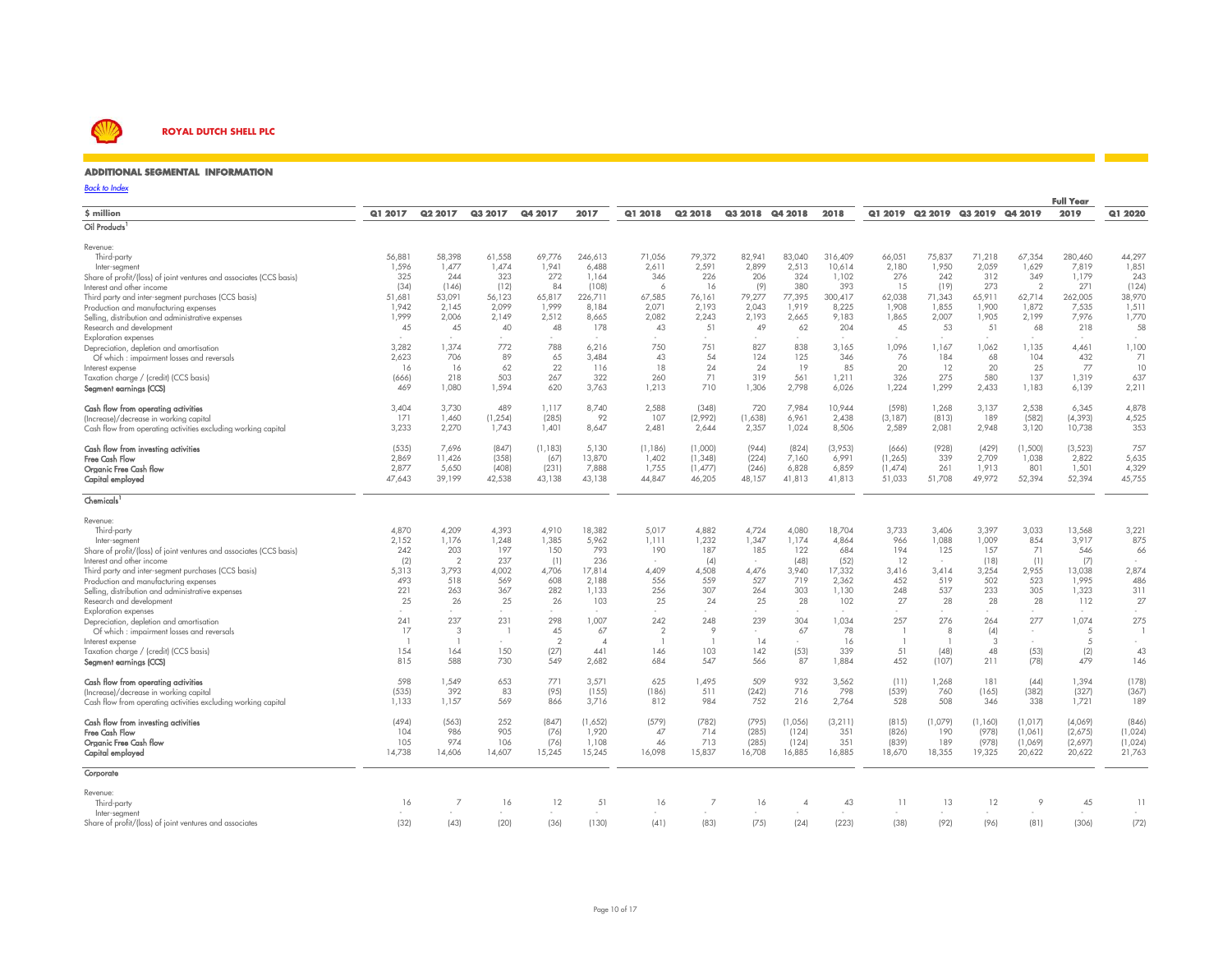

|                                                               |          |                     |          |         |          |          |                     |         |          |          |         |          |          |          | <b>Full Year</b> |         |
|---------------------------------------------------------------|----------|---------------------|----------|---------|----------|----------|---------------------|---------|----------|----------|---------|----------|----------|----------|------------------|---------|
| \$ million                                                    | Q1 2017  | Q <sub>2</sub> 2017 | Q3 2017  | Q4 2017 | 2017     | Q1 2018  | Q <sub>2</sub> 2018 | Q3 2018 | Q4 2018  | 2018     | Q1 2019 | Q2 2019  | Q3 2019  | Q4 2019  | 2019             | Q1 2020 |
| Interest and other income                                     | 253      | (432)               | 281      | 335     | 438      | 258      | 80                  | 235     | 324      | 896      | 307     | 235      | 163      | 210      | 915              | (45)    |
| Third party and inter-seament purchases                       |          | 8                   | 10       | (1)     | 19       | (1)      | $\overline{7}$      |         | (10)     |          |         |          | (4)      | (2)      | (5)              | 8       |
| Production and manufacturing expenses                         | (3)      | (9)                 | (57)     | (37)    | (106)    | (8)      | (31)                | (80)    | (37)     | (157)    | 18      | $\Delta$ |          |          | 37               | 6       |
| Selling, distribution and administrative expenses             | 69       | 90                  | 160      | 159     | 478      | 74       | 115                 | 192     | 179      | 560      | 61      | 144      | 102      | 142      | 449              | 88      |
| Research and development                                      |          |                     |          |         |          | $\sim$   |                     | $\sim$  | $\sim$   |          |         | $\sim$   |          |          | $\sim$           |         |
| <b>Exploration</b> expenses                                   |          |                     |          |         | $\sim$   |          |                     |         |          |          |         |          |          |          |                  |         |
| Depreciation, depletion and amortisation                      | 17       | 20                  | 22       | 18      | 78       | 32       | 58                  | 73      | 52       | 215      | 11      | 11       |          | 13       | 47               | 6       |
| Of which : impairment losses and reversals                    |          |                     |          |         | $\sim$   | $\sim$   |                     | -5      |          |          |         | $\sim$   |          |          | $\sim$           |         |
| Interest expense                                              | 844      | 657                 | 691      | 749     | 2,940    | 702      | 695                 | 671     | 777      | 2.846    | 965     | 1.070    | 980      | 963      | 3,978            | 978     |
| Taxation charae / (credit)                                    | (284)    | (458)               | (155)    | 262     | (636)    | (340)    | (568)               | (349)   | (13)     | (1, 270) | (105)   | (284)    | (354)    | 164      | (578)            | (739)   |
| Seament earnings                                              | (410)    | (774)               | (394)    | (838)   | (2,416)  | (227)    | (273)               | (335)   | (644)    | (1, 479) | (671)   | (789)    | (663)    | (1, 151) | (3, 273)         | (453)   |
| Cash flow from operating activities                           |          | (293)               | 669      | 38      | 417      | 203      | 32                  | 1.072   | 572      | 1.879    | (266)   | (385)    | 375      | 321      | 44               | 559     |
| (Increase)/decrease in working capital                        | (121)    | (285)               | 553      | (55)    | 92       | 357      | (92)                | 311     | 622      | 1.198    | (283)   | (183)    | 455      | 330      | 318              | 798     |
| Cash flow from operating activities excluding working capital | 124      | (8)                 | 116      | 93      | 325      | (154)    | 124                 | 761     | (50)     | 681      | 17      | (202)    | (80)     | (9)      | (274)            | (239)   |
| Cash flow from investing activities                           | 26       | (2,802)             | (7)      | (15)    | (2,798)  | 9        | 3,279               | 500     | 41       | 3,829    | 70      | 156      | (58)     | 44       | 212              | 39      |
| Free Cash Flow                                                | 29       | (3,095)             | 662      | 23      | (2, 381) | 212      | 3,311               | 1,572   | 613      | 5.708    | (196)   | (230)    | 317      | 365      | 256              | 598     |
| Organic Free Cash flow                                        | 28       | (3, 112)            | 662      | 23      | (2, 399) | 212      | -3                  | 1,515   | 572      | 2,303    | (283)   | (332)    | 285      | 361      | 31               | 545     |
| Capital employed                                              | 13,014   | 22,991              | 19,682   | 20,331  | 20,331   | 20,292   | 15,282              | 13,448  | 20,563   | 20,563   | 15,539  | 13,217   | 10,076   | 13,066   | 13,066           | 16,352  |
| Royal Dutch Shell                                             |          |                     |          |         |          |          |                     |         |          |          |         |          |          |          |                  |         |
| CCS earnings                                                  | 3,462    | 2,030               | 3,803    | 3,176   | 12,471   | 5,824    | 5,347               | 5,739   | 7,454    | 24,364   | 5,424   | 3,177    | 6,230    | 996      | 15,827           | 2,854   |
| Less: Non-controlling interest (CCS basis)                    | (81)     | (110)               | (105)    | (94)    | (390)    | (121)    | (121)               | (169)   | (120)    | (531)    | (131)   | (152)    | (149)    | (125)    | (557)            | (97)    |
| CCS earnings attributable to shareholders                     | 3,381    | 1,920               | 3,698    | 3,082   | 12,081   | 5,703    | 5,226               | 5,570   | 7,334    | 23,833   | 5,293   | 3,025    | 6,081    | 871      | 15,270           | 2,756   |
| Cash flow from operating activities                           | 9,508    | 11,285              | 7,582    | 7,275   | 35,650   | 9,472    | 9,500               | 12,092  | 22,021   | 53,085   | 8,630   | 11,031   | 12,252   | 10,267   | 42,178           | 14,851  |
| (Increase)/decrease in working capital                        | (1, 565) | 2,464               | (1, 277) | (1,872) | (2,250)  | (886)    | (2, 146)            | (2,627) | 9,101    | 3,442    | (3,483) | 569      | 168      | (2,033)  | (4,779)          | 7,478   |
| Cash flow from operating activities excluding working capital | 11,073   | 8,821               | 8,859    | 9,147   | 37,900   | 10,358   | 11,646              | 14,719  | 12,920   | 49.643   | 12,113  | 10,462   | 12,083   | 12,300   | 46,958           | 7,373   |
| Cash flow from investing activities                           | (4, 324) | 872                 | (3,912)  | (665)   | (8,029)  | (4, 294) | 29                  | (4,082) | (5, 312) | (13,659) | (4,622) | (4, 166) | (2, 130) | (4,862)  | (15,779)         | (2,718) |
| Free Cash Flow                                                | 5,184    | 12,157              | 3,670    | 6,610   | 27,621   | 5,178    | 9,529               | 8,010   | 16,709   | 39,426   | 4,008   | 6,865    | 10,122   | 5,405    | 26,400           | 12,133  |
| Organic Free cash flow                                        | 5.062    | 6.265               | 2.844    | 969     | 15,140   | 5.189    | 3.777               | 7.538   | 14.679   | 31.183   | 3.373   | 6,186    | 6.630    | 3,928    | 20,116           | 10,304  |
|                                                               |          |                     |          |         |          |          |                     |         |          |          |         |          |          |          |                  |         |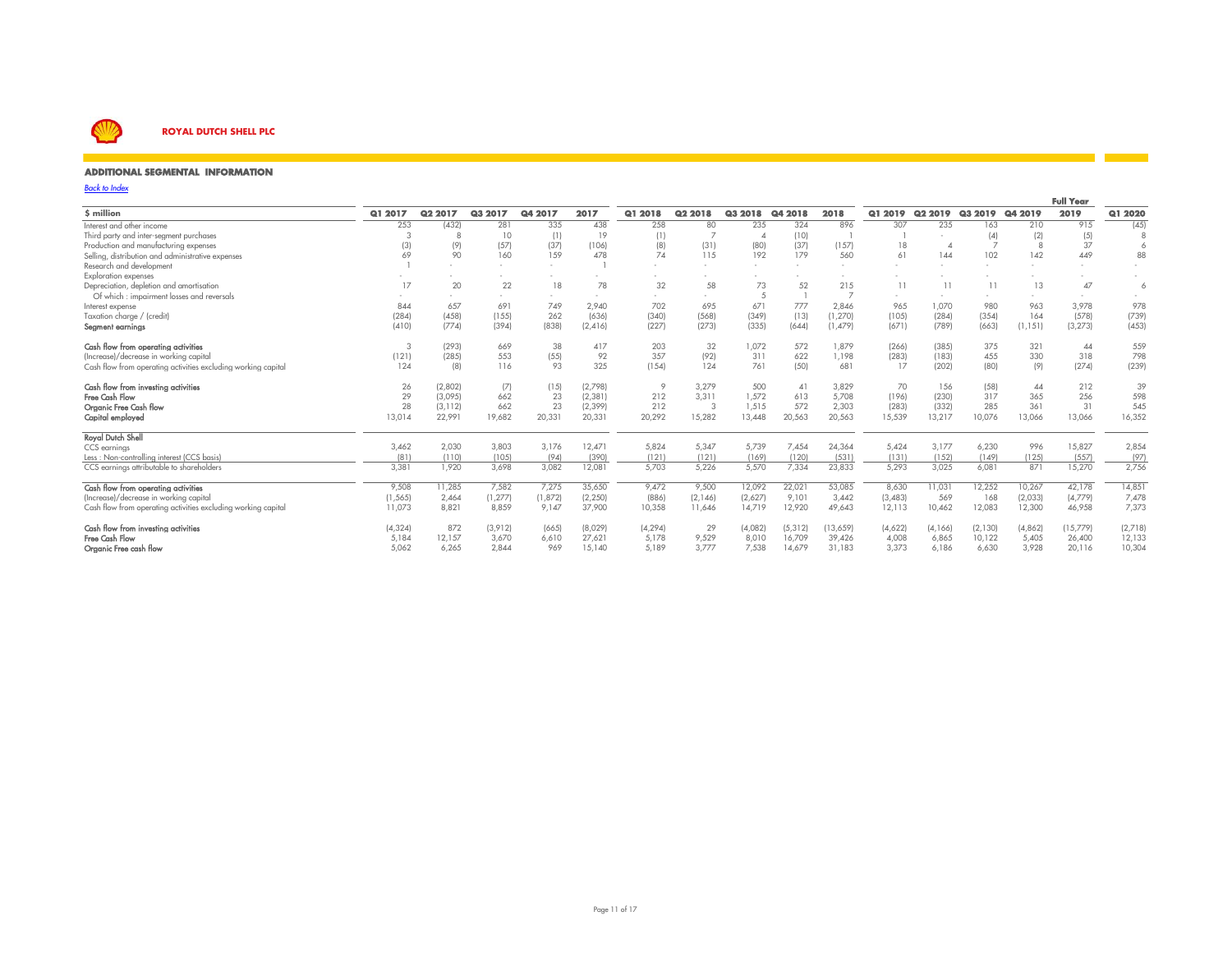

*Back to Index*

|                                                                       |         |                     |         |         |         |         |                     |                 |         |         |                                 |         |         |         | <b>Full Year</b> |         |
|-----------------------------------------------------------------------|---------|---------------------|---------|---------|---------|---------|---------------------|-----------------|---------|---------|---------------------------------|---------|---------|---------|------------------|---------|
| \$ million                                                            | Q1 2017 | Q <sub>2</sub> 2017 | Q3 2017 | Q4 2017 | 2017    | Q1 2018 | Q <sub>2</sub> 2018 | Q3 2018 Q4 2018 |         | 2018    | Q1 2019 Q2 2019 Q3 2019 Q4 2019 |         |         |         | 2019             | Q1 2020 |
| Capital employed                                                      | 284.382 | 286.604             | 286.889 | 283,477 | 283.477 | 289,335 | 281.711             | 279,864         | 279,358 | 279,358 | 292,797                         | 288,900 | 281,505 | 286,887 | 286.887          | 278,444 |
| ROACE on net income basis                                             | 4.0%    | 4.0%                | 5.0%    | 5.8%    | 5.8%    | 6.4%    | 8.1%                | 8.7%            | 9.4%    | 9.4%    | 9.2%                            | 8.4%    | 8.6%    | 6.7%    | 6.7%             | 4.6%    |
| ROACE on a CCS basis excluding identified items                       | 4.6%    | .5.4%               | 5.8%    | 6.8%    | 6.8%    | 7.1%    | 7.6%                | 8.1%            | 8.7%    | 8.7%    | 8.4%                            | 8.2%    | 8.1%    | 6.9%    | 6.9%             | 6.1%    |
| Balance sheet gearing ratio (net debt as percentage of total capital) | 28.3%   | 25.8%               | 25.7%   | 25.0%   | 25.0%   | 24.7%   | 23.6%               | 23.1%           | 20.3%   | 20.3%   | 26.5%                           | 27.6%   | 27.9%   | 29.3%   | 29.3%            | 28.9%   |

1 Comparative information has been reclassified, following a change in segmental reporting with effect from 2020.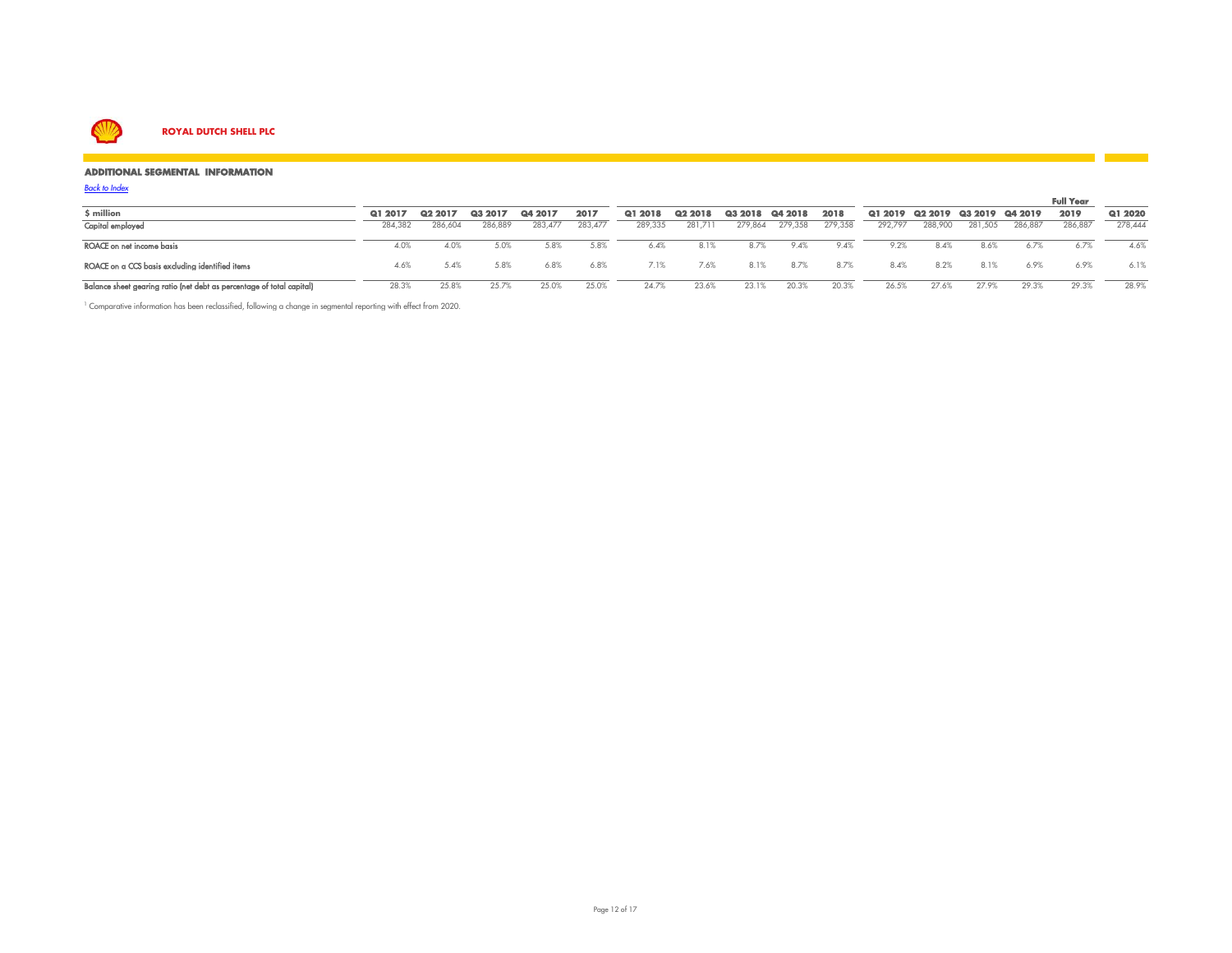

#### **FOUR QUARTER ROLLING INFORMATION**

*Back to Index*

| \$ million                                                       | Q1 2017 | Q2 2017 | Q3 2017 | Q4 2017  | Q1 2018  | Q2 2018  | Q3 2018  | Q4 2018  | Q1 2019  | Q2 2019   | Q3 2019   | Q4 2019  | Q1 2020  |
|------------------------------------------------------------------|---------|---------|---------|----------|----------|----------|----------|----------|----------|-----------|-----------|----------|----------|
| Operating expenses                                               |         |         |         |          |          |          |          |          |          |           |           |          |          |
| <b>Integrated Gas</b>                                            |         |         |         | 5,471    | 5,569    | 5,736    | 5,832    | 6,014    | 6,079    | 6,313     | 6,313     | 6,665    | 6,757    |
| Upstream                                                         |         |         |         | 11,786   | 11,819   | 11,733   | 11,611   | 11,693   | 11,301   | 11,316    | 11,140    | 11,583   | 11,560   |
| Oil products                                                     |         |         |         | 17,028   | 17,237   | 17,528   | 17,525   | 17,613   | 17,236   | 16,664    | 16,235    | 15,728   | 15,249   |
| Chemicals                                                        |         |         |         | 3,424    | 3,522    | 3,605    | 3,460    | 3,594    | 3,484    | 3,677     | 3,624     | 3,430    | 3,527    |
| Corporate                                                        |         |         |         | 373      | 372      | 376      | 384      | 403      | 417      | 480       | 477       | 486      | 501      |
| Total                                                            |         |         |         | 38,082   | 38,518   | 38,978   | 38,813   | 39,317   | 38,516   | 38,449    | 37,789    | 37,893   | 37,595   |
| CCS earnings attributable to shareholders excl. identified items |         |         |         |          |          |          |          |          |          |           |           |          |          |
| <b>Integrated Gas</b>                                            |         |         |         | 5,268    | 6,526    | 7,662    | 8,672    | 9,399    | 9,529    | 8,950     | 9,332     | 8,955    | 8,530    |
| Upstream                                                         |         |         |         | 2,865    | 3,934    | 5,064    | 6,156    | 6,472    | 6,655    | 6,544     | 5,641     | 4,452    | 3,096    |
| Oil products                                                     |         |         |         | 6,686    | 6,056    | 5,241    | 4,928    | 5,794    | 6,075    | 6,168     | 6,548     | 6,231    | 6,145    |
| Chemicals                                                        |         |         |         | 2,622    | 2,471    | 2,405    | 2,292    | 2,076    | 1,842    | 1,416     | 1,103     | 741      | 439      |
| Corporate                                                        |         |         |         | (1, 259) | (1, 146) | (1,433)  | (1,524)  | (1,806)  | (2, 256) | (2, 452)  | (2,874)   | (3, 382) | (3,687)  |
| Less: Non-controlling interest (CCS basis)                       |         |         |         | (418)    | (430)    | (441)    | (505)    | (531)    | (541)    | (550)     | (530)     | (535)    | (501)    |
| Total                                                            |         |         |         | 15,764   | 17,411   | 18,498   | 20,019   | 21,404   | 21,304   | 20,076    | 19,218    | 16,462   | 14,022   |
| Cash flow from operating activities                              |         |         |         |          |          |          |          |          |          |           |           |          |          |
| <b>Integrated Gas</b>                                            |         |         |         | 6,467    | 7,077    | 8,076    | 9,654    | 14,617   | 16,283   | 16,736    | 17,640    | 15,311   | 15,070   |
| Upstream                                                         |         |         |         | 16,456   | 16,399   | 17,421   | 19,863   | 22,084   | 23,867   | 23,975    | 21,837    | 19,085   | 19,414   |
| Oil products                                                     |         |         |         | 8,740    | 7,924    | 3,846    | 4,076    | 10,944   | 7,757    | 9,373     | 11,791    | 6,345    | 11,821   |
| Chemicals                                                        |         |         |         | 3,571    | 3,598    | 3,545    | 3,401    | 3,562    | 2,925    | 2,698     | 2,370     | 1,394    | 1,228    |
| Corporate                                                        |         |         |         | 417      | 617      | 942      | 1,345    | 1,879    | 1,410    | 993       | 296       | 45       | 870      |
| Total                                                            |         |         |         | 35,650   | 35,615   | 33,829   | 38,340   | 53,085   | 52,243   | 53,776    | 53,934    | 42,178   | 48,402   |
| Cash flow from investing activities                              |         |         |         |          |          |          |          |          |          |           |           |          |          |
| Integrated Gas                                                   |         |         |         | (1, 357) | (1,681)  | 179      | 817      | (1, 513) | (1,767)  | (3, 115)  | (3,360)   | (3,956)  | (3,405)  |
| Upstream                                                         |         |         |         | (7, 354) | (6, 246) | (6, 115) | (6, 288) | (8, 811) | (9, 230) | (8,728)   | (6, 122)  | (4, 443) | (4, 452) |
| Oil products                                                     |         |         |         | 5,130    | 4,479    | (4,216)  | (4, 313) | (3,953)  | (3,434)  | (3, 363)  | (2,847)   | (3, 523) | (2,100)  |
| Chemicals                                                        |         |         |         | (1,652)  | (1,736)  | (1,955)  | (3,002)  | (3, 211) | (3,447)  | (3,744)   | (4,109)   | (4,069)  | (4, 101) |
| Corporate                                                        |         |         |         | (2,798)  | (2,815)  | 3,266    | 3,773    | 3,829    | 3,890    | 767       | 209       | 212      | 181      |
| Total                                                            |         |         |         | (8,029)  | (8,000)  | (8, 842) | (9,013)  | (13,659) | (13,987) | (18, 183) | (16, 230) | (15,779) | (13,876) |
| Free cash flow                                                   |         |         |         |          |          |          |          |          |          |           |           |          |          |
| <b>Integrated Gas</b>                                            |         |         |         | 5,110    | 5,396    | 8,255    | 10,471   | 13,104   | 14,516   | 13,621    | 14,279    | 11,354   | 11,665   |
| Upstream                                                         |         |         |         | 9,102    | 10,153   | 11,306   | 13,575   | 13,272   | 14,637   | 15,247    | 15,715    | 14,642   | 14,962   |
| Oil products                                                     |         |         |         | 13,870   | 12,403   | (370)    | (236)    | 6,991    | 4,324    | 6,011     | 8,944     | 2,822    | 9,721    |
| Chemicals                                                        |         |         |         | 1,920    | 1,862    | 1,589    | 399      | 351      | (521)    | (1,046)   | (1,739)   | (2,675)  | (2,873)  |
| Corporate                                                        |         |         |         | (2, 381) | (2,198)  | 4,208    | 5,118    | 5,708    | 5,300    | 1,759     | 504       | 256      | 1,050    |
| Total                                                            |         |         |         | 27,621   | 27,616   | 24,987   | 29,328   | 39,426   | 38,255   | 35,592    | 37,703    | 26,399   | 34,525   |
| Organic Free cash flow                                           |         |         |         |          |          |          |          |          |          |           |           |          |          |
| <b>Integrated Gas</b>                                            |         |         |         | 2,618    | 3,242    | 4,521    | 6,271    | 10,759   | 12,084   | 12,493    | 13,186    | 11,260   | 11,198   |
| Upstream                                                         |         |         |         | 5,924    | 6,424    | 6,928    | 9,250    | 10,911   | 12,379   | 13,501    | 11,663    | 10,020   | 10,567   |
| Oil products                                                     |         |         |         | 7,888    | 6,766    | (361)    | (200)    | 6,859    | 3,630    | 5,369     | 7,527     | 1,501    | 7,304    |
| Chemicals                                                        |         |         |         | 1,108    | 1,050    | 790      | 398      | 351      | (534)    | (1,059)   | (1,752)   | (2,697)  | (2,882)  |
| Corporate                                                        |         |         |         | (2, 399) | (2, 214) | 901      | 1,754    | 2,303    | 1,808    | 1,473     | 242       | 31       | 859      |
| Total                                                            |         |         |         | 15.140   | 15,268   | 12.779   | 17.473   | 31,183   | 29,366   | 31,776    | 30.867    | 20.116   | 27.047   |

and the state of the state.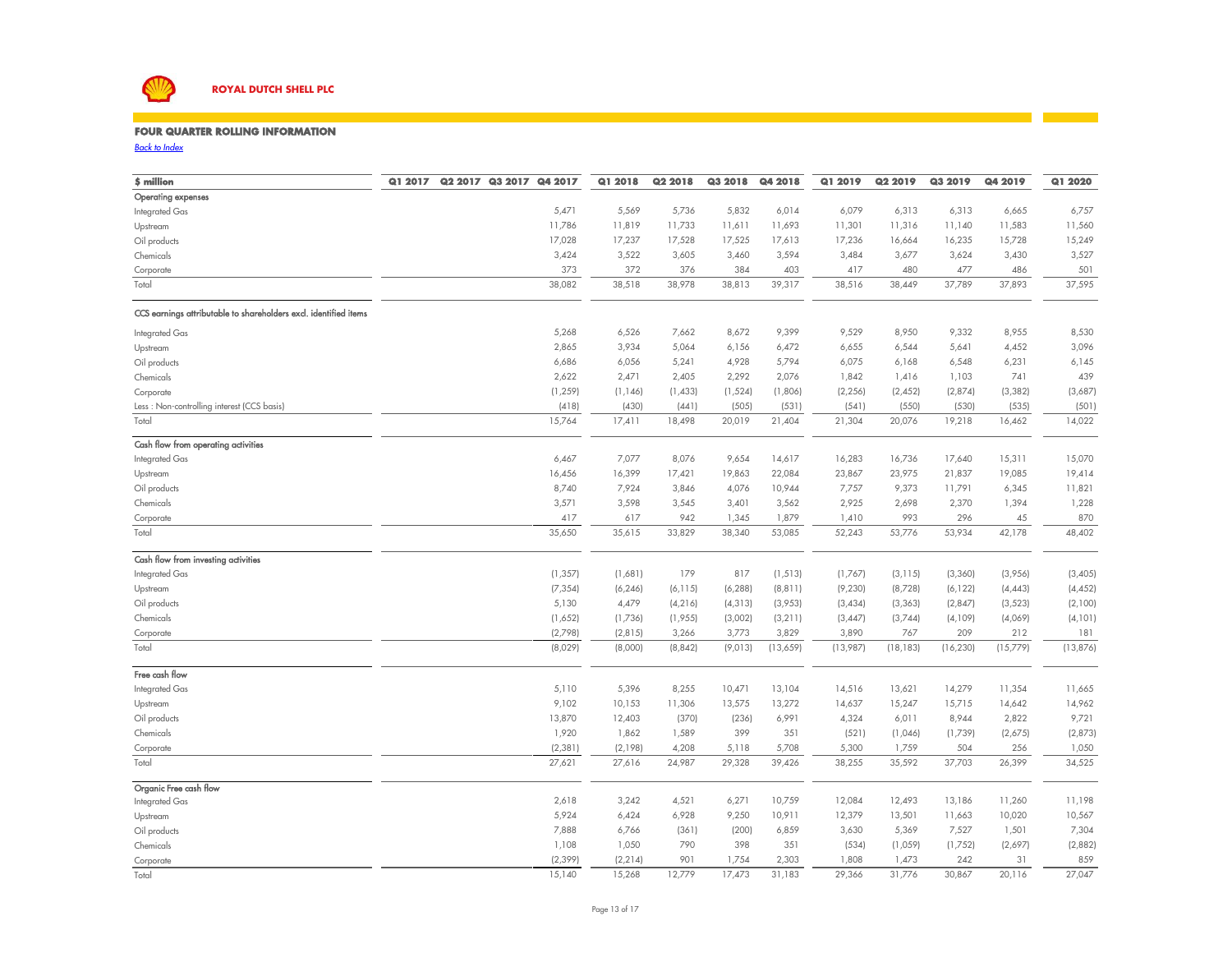#### **PRICE AND MARGIN INFORMATION (period average)**

*Back to Index*

|                                                  | <b>Q1 2017</b> |       | Q2 2017 Q3 2017 Q4 2017 |       | 2017  |       |       | Q1 2018 Q2 2018 Q3 2018 Q4 2018 |       | 2018  | Q1 2019 | Q <sub>2</sub> 2019 | Q3 2019 | Q4 2019 | 2019   | Q1 2020 |
|--------------------------------------------------|----------------|-------|-------------------------|-------|-------|-------|-------|---------------------------------|-------|-------|---------|---------------------|---------|---------|--------|---------|
| OIL & GAS REALISED PRICES                        |                |       |                         |       |       |       |       |                                 |       |       |         |                     |         |         |        |         |
| Realised liquids prices (\$/bbl)                 |                |       |                         |       |       |       |       |                                 |       |       |         |                     |         |         |        |         |
| Europe                                           | 50.33          | 45.70 | 49.11                   | 57.45 | 50.47 | 63.35 | 70.42 | 72.05                           | 66.73 | 68.15 | 63.92   | 69.92               | 61.64   | 63.90   | 64.97  | 48.75   |
| Asia                                             | 49.42          | 47.01 | 47.42                   | 55.13 | 49.79 | 60.85 | 66.16 | 69.46                           | 64.21 | 65.19 | 58.76   | 63.05               | 57.69   | 58.34   | 59.39  | 51.23   |
| Oceania                                          | 43.24          | 42.21 | 40.75                   | 54.74 | 45.64 | 58.08 | 63.76 | 66.63                           | 58.37 | 61.63 | 51.03   | 52.57               | 48.39   | 53.84   | 51.51  | 42.08   |
| Africa                                           | 53.61          | 49.86 | 51.75                   | 60.17 | 53.39 | 67.53 | 74.25 | 76.26                           | 65.14 | 71.02 | 62.90   | 69.26               | 63.00   | 67.82   | 65.39  | 57.49   |
| North America                                    | 45.22          | 43.10 | 43.75                   | 52.58 | 45.99 | 58.02 | 62.25 | 63.76                           | 52.93 | 59.10 | 52.60   | 56.18               | 52.05   | 52.17   | 53.27  | 41.33   |
| South America                                    | 46.93          | 43.81 | 46.17                   | 55.20 | 48.10 | 59.31 | 65.94 | 66.51                           | 57.62 | 62.67 | 57.31   | 61.30               | 54.47   | 54.53   | 56.68  | 42.71   |
| Global                                           | 48.36          | 45.62 | 47.06                   | 55.28 | 49.00 | 60.74 | 66.24 | 68.21                           | 59.89 | 63.85 | 57.42   | 61.26               | 55.99   | 56.60   | 57.76  | 46.53   |
| Realised gas prices (\$/thousand scf)            |                |       |                         |       |       |       |       |                                 |       |       |         |                     |         |         |        |         |
| Europe                                           | 5.08           | 5.30  | 4.90                    | 5.72  | 5.26  | 6.03  | 5.66  | 4.66                            | 7.01  | 5.91  | 6.66    | 4.74                | 4.13    | 4.91    | 5.36   | 4.71    |
| Asia                                             | 4.44           | 4.40  | 4.60                    | 4.46  | 4.47  | 5.01  | 5.24  | 5.60                            | 5.69  | 5.36  | 5.46    | 4.54                | 4.88    | 4.87    | 4.94   | 4.69    |
| Oceania                                          | 5.84           | 6.13  | 6.42                    | 5.97  | 6.11  | 7.52  | 8.15  | 8.88                            | 9.46  | 8.53  | 9.42    | 7.47                | 8.07    | 7.49    | 8.08   | 7.70    |
| Africa                                           | 2.55           | 2.13  | 2.57                    | 2.53  | 2.44  | 2.61  | 2.74  | 3.23                            | 3.45  | 3.02  | 3.40    | 2.88                | 2.59    | 2.77    | 2.92   | 3.06    |
| North America                                    | 2.86           | 2.74  | 2.29                    | 2.29  | 2.54  | 2.53  | 2.04  | 2.45                            | 2.79  | 2.46  | 2.60    | 1.72                | 1.56    | 2.08    | 1.99   | 1.60    |
| South America                                    | 2.79           | 3.18  | 2.56                    | 3.24  | 2.93  | 3.09  | 3.63  | 3.88                            | 3.46  | 3.50  | 2.39    | 2.37                | 2.08    | 2.52    | 2.33   | 1.80    |
| Global                                           | 4.34           | 4.30  | 4.25                    | 4.44  | 4.33  | 4.95  | 4.86  | 4.92                            | 5.75  | 5.13  | 5.37    | 4.21                | 4.19    | 4.42    | 4.57   | 4.31    |
| OIL AND GAS MARKER INDUSTRY PRICES               |                |       |                         |       |       |       |       |                                 |       |       |         |                     |         |         |        |         |
| Brent (\$/bbl)                                   | 53.69          | 49.64 | 52.08                   | 61.26 | 54.19 | 66.82 | 74.39 | 75.16                           | 68.81 | 71.31 | 63.13   | 68.86               | 62.00   | 63.08   | 64.21  | 50.06   |
| WTI (\$/bbl)                                     | 51.70          | 48.11 | 48.18                   | 55.23 | 50.79 | 62.90 | 68.02 | 69.63                           | 59.98 | 65.20 | 54.87   | 59.90               | 56.40   | 56.88   | 57.03  | 45.51   |
| Henry Hub (\$/MMBtu)                             | 2.97           | 3.04  | 2.93                    | 2.87  | 2.95  | 3.00  | 2.83  | 2.91                            | 3.77  | 3.13  | 2.90    | 2.50                | 2.35    | 2.36    | 2.53   | 1.89    |
| Japan Korea Marker (\$/MMBtu)                    | 7.09           | 5.54  | 6.27                    | 9.66  | 7.14  | 9.47  | 8.87  | 10.73                           | 9.95  | 9.76  | 6.63    | 4.94                | 4.69    | 5.75    | 5.50   | 3.83    |
| UK National Balancing Point (pence/therm)        | 48.46          | 37.99 | 41.59                   | 52.30 | 45.09 | 57.94 | 53.89 | 64.50                           | 64.91 | 60.37 | 48.22   | 31.08               | 27.46   | 31.74   | 34.56  | 24.78   |
| Japan Customs-cleared Crude (\$/bbl)             | 54.93          | 53.33 | 49.62                   | 58.36 | 54.06 | 66.55 | 71.14 | 76.56                           | 77.44 | 72.92 | 63.54   | 71.66               | 66.34   | 65.76   | 66.82  | 70.47   |
| Western Canadian Select (\$/bbl)                 | 38.88          | 38.76 | 38.14                   | 38.69 | 38.62 | 36.84 | 49.76 | 40.33                           | 25.31 | 38.27 | 44.91   | 47.37               | 43.61   | 37.70   | 43.42  | 28.66   |
| REFINING & CRACKER INDUSTRY MARGINS <sup>2</sup> |                |       |                         |       |       |       |       |                                 |       |       |         |                     |         |         |        |         |
| Refining marker industry gross margins (\$/bbl)  |                |       |                         |       |       |       |       |                                 |       |       |         |                     |         |         |        |         |
| US West Coast margin                             | 13.41          | 14.26 | 16.76                   | 11.72 | 14.02 | 13.56 | 13.48 | 9.79                            | 9.08  | 11.50 | 10.24   | 16.38               | 13.02   | 14.13   | 13.45  | 10.09   |
| US Gulf Coast Coking margin                      | 8.91           | 9.10  | 13.04                   | 8.59  | 9.91  | 7.96  | 8.20  | 8.13                            | 3.45  | 6.96  | 2.57    | 4.94                | 6.13    | 6.01    | 4.92   | 4.51    |
| Rotterdam Complex margin                         | 3.48           | 3.90  | 5.61                    | 4.01  | 4.26  | 1.99  | 2.70  | 3.53                            | 1.70  | 2.49  | 1.81    | 1.93                | 3.46    | 1.88    | 2.28   | 1.74    |
| Singapore                                        | 3.24           | 3.52  | 4.71                    | 2.93  | 3.60  | 2.11  | 1.12  | 1.26                            | 1.29  | 1.44  | 1.27    | (0.78)              | 1.57    | (4.25)  | (0.57) | (3.52)  |
| Cracker industry margins (\$/tonne) <sup>3</sup> |                |       |                         |       |       |       |       |                                 |       |       |         |                     |         |         |        |         |
| US ethane                                        | 527            | 441   | 437                     | 479   | 471   | 488   | 393   | 361                             | 408   | 412   | 390     | 398                 | 472     | 501     | 440    | 427     |
| Western Europe naphtha                           | 696            | 923   | 713                     | 576   | 727   | 583   | 526   | 507                             | 633   | 562   | 555     | 580                 | 591     | 386     | 528    | 624     |
| North East/South East Asia naphtha               | 919            | 591   | 694                     | 547   | 688   | 738   | 618   | 630                             | 391   | 594   | 456     | 282                 | 422     | 47      | 302    | 213     |

and the

' Quarter data based on available market information up to the end of the period.<br>"The refining and cracker industry margins shown above do not represent actual Shell realised margins for the periods.<br>"Cracker industry mar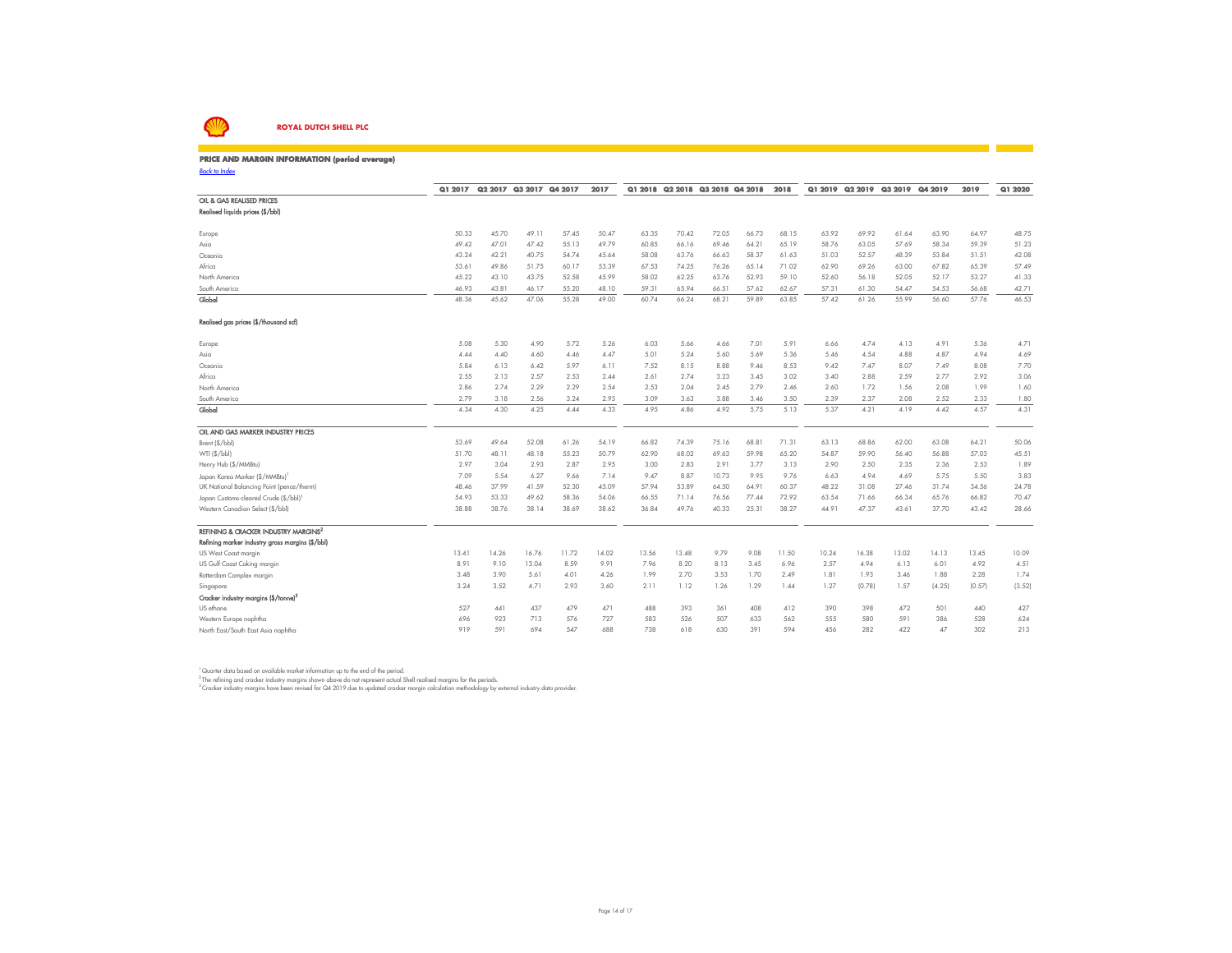

#### **OIL & GAS VOLUMES**

*Back to Index*

|                                                                              |         |         |         |         |        |         |         |         |         |        |         |                     |         |         | <b>Full Year</b> |         |
|------------------------------------------------------------------------------|---------|---------|---------|---------|--------|---------|---------|---------|---------|--------|---------|---------------------|---------|---------|------------------|---------|
|                                                                              | Q1 2017 | Q2 2017 | Q3 2017 | Q4 2017 | 2017   | Q1 2018 | Q2 2018 | Q3 2018 | Q4 2018 | 2018   | Q1 2019 | Q <sub>2</sub> 2019 | Q3 2019 | Q4 2019 | 2019             | Q1 2020 |
| Liquids production available for sale (thousand b/d)                         |         |         |         |         |        |         |         |         |         |        |         |                     |         |         |                  |         |
| Europe                                                                       | 269     | 237     | 262     | 228     | 249    | 201     | 201     | 176     | 201     | 196    | 184     | 173                 | 136     | 130     | 156              | 136     |
| Asia                                                                         | 595     | 617     | 608     | 612     | 607    | 635     | 592     | 589     | 617     | 608    | 588     | 582                 | 611     | 644     | 606              | 629     |
| Oceania                                                                      | 23      | 24      | 26      | 26      | 25     | 24      | 22      | 26      | 25      | 24     | 21      | 29                  | 33      | 27      | 28               | 29      |
| Africa:                                                                      |         |         |         |         |        |         |         |         |         |        |         |                     |         |         |                  |         |
| SPDC <sup>1</sup> - Nigeria                                                  | 34      | 48      | 53      | 53      | 47     | 61      | 43      | 51      | 51      | 51     | 58      | 58                  | 69      | 76      | 65               | 77      |
| Other Africa                                                                 | 159     | 167     | 172     | 137     | 159    | 107     | 116     | 120     | 124     | 117    | 111     | 114                 | 113     | 106     | 111              | 109     |
| North America                                                                | 485     | 413     | 412     | 390     | 425    | 421     | 420     | 519     | 530     | 473    | 545     | 552                 | 548     | 566     | 553              | 587     |
| South America                                                                | 301     | 308     | 319     | 325     | 313    | 336     | 336     | 329     | 337     | 334    | 346     | 334                 | 361     | 386     | 357              | 380     |
| <b>Total liquids production</b>                                              | 1,866   | 1,814   | 1,852   | 1,771   | 1,825  | 1,785   | 1,730   | 1,810   | 1,885   | 1,803  | 1,854   | 1,842               | 1,871   | 1,934   | 1,876            | 1,947   |
| of which <sup>4</sup> :                                                      |         |         |         |         |        |         |         |         |         |        |         |                     |         |         |                  |         |
| Integrated Gas                                                               | 169     | 188     | 226     | 229     | 203    | 212     | 223     | 208     | 213     | 214    | 137     | 159                 | 166     | 161     | 156              | 162     |
| Upstream                                                                     | 1,546   | 1,525   | 1,561   | 1,495   | 1,531  | 1,516   | 1,455   | 1,549   | 1,619   | 1,536  | 1,667   | 1,636               | 1,652   | 1,715   | 1,668            | 1,730   |
| Oil Products (Oil Sands)                                                     | 151     | 101     | 65      | 47      | 91     | 57      | 52      | 53      | 53      | 53     | 51      | 47                  | 53      | 58      | 52               | 54      |
| Natural gas production available for sale (million scf/d <sup>2</sup> )      |         |         |         |         |        |         |         |         |         |        |         |                     |         |         |                  |         |
| Europe                                                                       | 3,425   | 2,021   | 1,944   | 2,781   | 2,539  | 2,956   | 1,528   | 1,439   | 2,200   | 2,026  | 2,317   | 1,356               | 924     | 1,670   | 1,563            | 1,737   |
| Asia                                                                         | 2,822   | 2,957   | 3,434   | 3,789   | 3,254  | 3,698   | 3,492   | 3,019   | 3,435   | 3,409  | 3,285   | 3,430               | 3,350   | 3,609   | 3,419            | 3,497   |
| Oceania                                                                      | 1,656   | 1,778   | 1,973   | 1,849   | 1,815  | 1,945   | 1,796   | 2,027   | 1,988   | 1,939  | 1,792   | 1,982               | 2,035   | 1,945   | 1,939            | 1,924   |
| Africa                                                                       |         |         |         |         |        |         |         |         |         |        |         |                     |         |         |                  |         |
| SPDC <sup>1</sup> - Nigeria                                                  | 619     | 678     | 616     | 677     | 647    | 743     | 540     | 672     | 599     | 638    | 720     | 564                 | 681     | 605     | 642              | 542     |
| Other Africa                                                                 | 448     | 467     | 415     | 409     | 435    | 414     | 391     | 825     | 333     | 492    | 333     | 319                 | 323     | 367     | 335              | 371     |
| North America                                                                | 1,443   | 1,261   | 1,417   | 1,479   | 1,400  | 1,504   | 1,605   | 1,775   | 1,719   | 1,652  | 1,735   | 1,704               | 1,671   | 1,568   | 1,669            | 1,421   |
| South America                                                                | 522     | 585     | 671     | 534     | 578    | 652     | 578     | 605     | 761     | 649    | 826     | 742                 | 827     | 842     | 809              | 783     |
| Total natural gas production                                                 | 10,935  | 9,747   | 10,470  | 11,518  | 10,668 | 11,912  | 9,930   | 10,362  | 11,035  | 10,805 | 11,007  | 10,096              | 9,810   | 10,605  | 10,377           | 10,275  |
| of which:                                                                    |         |         |         |         |        |         |         |         |         |        |         |                     |         |         |                  |         |
| Integrated Gas                                                               | 3,317   | 3,683   | 4,496   | 4,364   | 3,969  | 4,407   | 4,243   | 4,156   | 4,442   | 4,311  | 4,143   | 4,456               | 4,586   | 4,578   | 4,442            | 4,596   |
| Upstream                                                                     | 7,618   | 6,064   | 5,974   | 7,154   | 6,699  | 7,505   | 5,687   | 6,206   | 6,593   | 6,494  | 6,864   | 5,640               | 5,224   | 6,027   | 5,935            | 5,680   |
| Total production in barrels of oil equivalent (thousand boe/d <sup>3</sup> ) |         |         |         |         |        |         |         |         |         |        |         |                     |         |         |                  |         |
| Europe                                                                       | 859     | 586     | 597     | 707     | 687    | 711     | 466     | 424     | 581     | 544    | 584     | 407                 | 295     | 418     | 425              | 436     |
| Asia                                                                         | 1,081   | 1,126   | 1,200   | 1,264   | 1,168  | 1,272   | 1,193   | 1,109   | 1,210   | 1,196  | 1,154   | 1,173               | 1,189   | 1,266   | 1,196            | 1,232   |
| Oceania                                                                      | 309     | 331     | 367     | 345     | 338    | 360     | 331     | 376     | 368     | 358    | 330     | 371                 | 384     | 362     | 362              | 361     |
| Africa:                                                                      |         |         |         |         |        |         |         |         |         |        |         |                     |         |         |                  |         |
| SPDC <sup>1</sup> - Nigeria                                                  | 4       | 165     | 159     | 170     | 159    | 188     | 135     | 167     | 154     | 161    | 183     | 155                 | 186     | 180     | 176              | 170     |
| Other Africa                                                                 | 236     | 248     | 243     | 208     | 233    | 179     | 184     | 262     | 181     | 202    | 169     | 169                 | 168     | 169     | 169              | 173     |
| North America                                                                | 734     | 631     | 657     | 645     | 666    | 681     | 697     | 825     | 826     | 758    | 844     | 846                 | 836     | 836     | 841              | 832     |
| South America                                                                | 392     | 408     | 434     | 417     | 413    | 448     | 436     | 433     | 468     | 447    | 489     | 462                 | 504     | 531     | 496              | 515     |
| <b>Total production</b>                                                      | 3,752   | 3,495   | 3,657   | 3,756   | 3,664  | 3,839   | 3,442   | 3,596   | 3,788   | 3,666  | 3,752   | 3,583               | 3,563   | 3,763   | 3,665            | 3,719   |
| of which <sup>4</sup> :                                                      |         |         |         |         |        |         |         |         |         |        |         |                     |         |         |                  |         |
| Integrated Gas                                                               | 741     | 823     | 1,001   | 981     | 887    | 972     | 954     | 924     | 979     | 957    | 851     | 927                 | 957     | 950     | 922              | 955     |
| Upstream                                                                     | 2,860   | 2,571   | 2,591   | 2,728   | 2,686  | 2,810   | 2,436   | 2,619   | 2,756   | 2,656  | 2,850   | 2,609               | 2,553   | 2,755   | 2,691            | 2,710   |
| Oil Products (Oil Sands)                                                     | 151     | 101     | 65      | 47      | 91     | 57      | 52      | 53      | 53      | 53     | 51      | 47                  | 53      | 58      | 52               | 54      |
| <b>LNG liquefaction volumes</b> (million tonnes)                             | 8.18    | 8.09    | 8.45    | 8.52    | 33.24  | 8.90    | 8.46    | 8.18    | 8.78    | 34.32  | 8.74    | 8.66                | 8.95    | 9.21    | 35.55            | 8.88    |
| <b>LNG</b> sales volumes (million tonnes)                                    | 15.84   | 16.08   | 16.97   | 17.15   | 66.04  | 18.58   | 17.97   | 17.27   | 17.39   | 71.21  | 17.51   | 17.95               | 18.90   | 20.09   | 74.45            | 19.00   |

г

<sup>1</sup> Shell Petroleum Development Company Nigeria<br><sup>2</sup> scf/d = standard cubic feet per day; 1 standard cubic foot = 0.0283 cubic metre.<br><sup>3</sup> Natural gas converted to oil equivalent at 5.8 million scf/d = thousand boe/d.

<sup>4</sup>Comparative information has been reclassified, following a change in segmental reporting with effect from 2020.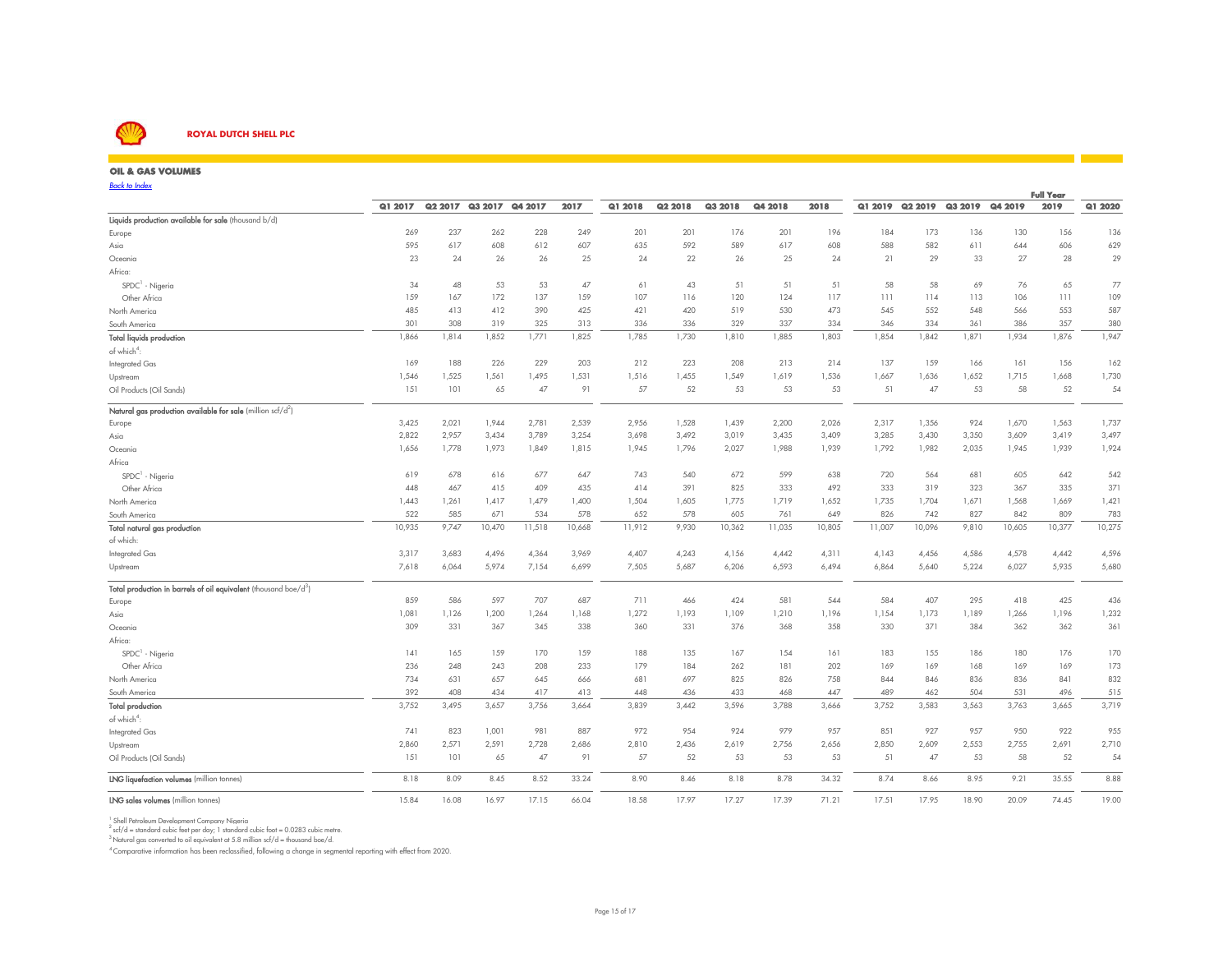

#### **OIL PRODUCTS AND CHEMICALS – OPERATIONAL DATA**

*Back to Index*

| <b>DUCA IO IHUGA</b>                                                           |         |                     |         |         |        |         |         |         |         |        |       | <b>Full Year</b> |                         |         |        |         |
|--------------------------------------------------------------------------------|---------|---------------------|---------|---------|--------|---------|---------|---------|---------|--------|-------|------------------|-------------------------|---------|--------|---------|
|                                                                                | Q1 2017 | Q <sub>2</sub> 2017 | Q3 2017 | Q4 2017 | 2017   | Q1 2018 | Q2 2018 | Q3 2018 | Q4 2018 | 2018   |       |                  | Q1 2019 Q2 2019 Q3 2019 | Q4 2019 | 2019   | Q1 2020 |
| Refinery processing intake (thousand b/d)                                      |         |                     |         |         |        |         |         |         |         |        |       |                  |                         |         |        |         |
| Europe and Africa                                                              | 1,005   | 978                 | 929     | 875     | 946    | 989     | 944     | 967     | 952     | 962    | 976   | 909              | 926                     | 908     | 930    | 968     |
| Asia                                                                           | 579     | 474                 | 535     | 566     | 539    | 557     | 528     | 505     | 581     | 543    | 565   | 590              | 488                     | 427     | 517    | 421     |
| Oceania                                                                        |         |                     |         | ٠.      |        | ٠       |         |         |         |        |       | ٠.               |                         | ÷.      | ۰.     |         |
| North & South America                                                          | 1,046   | 1,024               | 1,128   | 1,148   | 1,087  | 1,091   | 1,085   | 1,203   | 1,190   | 1,143  | 1,124 | 1,133            | 1,109                   | 1,102   | 1,117  | 1,008   |
| Total                                                                          | 2,630   | 2,476               | 2,592   | 2,589   | 2,572  | 2,637   | 2,557   | 2,675   | 2,723   | 2,648  | 2,666 | 2,632            | 2,522                   | 2,438   | 2,564  | 2,397   |
| Oil Products sales volumes (thousand b/d)                                      |         |                     |         |         |        |         |         |         |         |        |       |                  |                         |         |        |         |
| Gasolines                                                                      | 2,165   | 2,044               | 2,236   | 2,252   | 2,174  | 2,129   | 2,165   | 2,209   | 2,234   | 2,184  | 2,083 | 2,200            | 2,277                   | 2,266   | 2,207  | 1,940   |
| Kerosines                                                                      | 717     | 755                 | 750     | 720     | 736    | 714     | 734     | 759     | 790     | 750    | 795   | 802              | 818                     | 695     | 777    | 571     |
| Gas/diesel oils                                                                | 1,930   | 1,839               | 1,847   | 1,973   | 1,897  | 1,922   | 2,005   | 1,806   | 1,983   | 1,929  | 1,883 | 1,952            | 1,926                   | 1,868   | 1,907  | 1,696   |
| Fuel oil                                                                       | 599     | 664                 | 552     | 636     | 613    | 752     | 641     | 718     | 706     | 704    | 625   | 546              | 547                     | 641     | 590    | 437     |
| Other products                                                                 | 1,097   | 1,165               | 1,172   | 1,280   | 1,179  | 1,268   | 1,200   | 1,205   | 1,193   | 1,216  | 1,081 | 1,108            | 1,163                   | 966     | 1,079  | 634     |
| Total oil products <sup>*</sup>                                                | 6,508   | 6,467               | 6,557   | 6,861   | 6,599  | 6,785   | 6,745   | 6,697   | 6,906   | 6,783  | 6,467 | 6,608            | 6,731                   | 6,435   | 6,561  | 5,278   |
| *Comprising:                                                                   |         |                     |         |         |        |         |         |         |         |        |       |                  |                         |         |        |         |
| Europe and Africa                                                              | 1,959   | 2,070               | 2,014   | 2,040   | 2,021  | 2,082   | 1,983   | 1,926   | 1,964   | 1,988  | 1,939 | 1,893            | 1,962                   | 1,901   | 1,924  | 1,179   |
| Asia                                                                           | 2,031   | 1,987               | 1,975   | 2,070   | 2,016  | 2,128   | 2,175   | 2,079   | 2,231   | 2,153  | 1,949 | 2,098            | 2,012                   | 1,940   | 2,000  | 1,735   |
| Oceania                                                                        | 58      | 37                  | $\circ$ | $\circ$ | 23     | $\sim$  | $\sim$  |         |         | ٠.     |       |                  |                         | ÷.      | $\sim$ |         |
| North & South America                                                          | 2,460   | 2,373               | 2,568   | 2,751   | 2,539  | 2,575   | 2,587   | 2,692   | 2,711   | 2,642  | 2,579 | 2,617            | 2,758                   | 2,594   | 2,637  | 2,364   |
| Chemical sales volumes by main product category <sup>1</sup> (thousand tonnes) |         |                     |         |         |        |         |         |         |         |        |       |                  |                         |         |        |         |
| <b>Base chemicals</b>                                                          | 2,599   | 2,647               | 2,549   | 2,618   | 10,413 | 2,565   | 2,969   | 2,287   | 2,230   | 10,051 | 2,220 | 2,036            | 1,972                   | 1,755   | 7,984  | 1,962   |
| Intermediates and other chemicals products                                     | 1,947   | 1,818               | 1,991   | 2,070   | 7,826  | 1,949   | 1,906   | 1,858   | 1,880   | 7,593  | 1,917 | 1,751            | 1,873                   | 1,699   | 7,239  | 1,909   |
| Total chemicals**                                                              | 4,546   | 4,465               | 4,540   | 4,688   | 18,239 | 4,514   | 4,875   | 4,145   | 4,110   | 17,644 | 4,137 | 3,787            | 3,845                   | 3,454   | 15,223 | 3,871   |
| **Comprising:                                                                  |         |                     |         |         |        |         |         |         |         |        |       |                  |                         |         |        |         |
| Europe and Africa                                                              | 1,554   | 1,502               | 1,468   | 1,591   | 6,115  | 1,459   | 1,720   | 1,435   | 1,449   | 6,063  | 1,587 | 1,251            | 1,356                   | 1,343   | 5,538  | 1,394   |
| Asia                                                                           | 1,389   | 1,341               | 1,457   | 1,571   | 5,758  | 1,457   | 1,452   | 1,172   | 1,141   | 5,222  | 1,075 | 1,013            | 1,073                   | 744     | 3,905  | 1,087   |
| Oceania                                                                        |         | $\sim$              |         | ٠.      | $\sim$ | ۰.      | $\sim$  |         |         |        |       |                  |                         | ÷.      | $\sim$ |         |
| North & South America                                                          | 1,603   | 1,622               | 1,615   | 1,526   | 6,366  | 1,598   | 1,703   | 1,538   | 1,520   | 6,359  | 1,474 | 1,523            | 1,416                   | 1,366   | 5,780  | 1,390   |
| Availability (%) <sup>2</sup>                                                  |         |                     |         |         |        |         |         |         |         |        |       |                  |                         |         |        |         |
| Refinery                                                                       | 94      | 91                  | 87      | 89      | 91     | 92      | 87      | 92      | 94      | 91     | 91    | 89               | 92                      | 93      | 91     | 95      |
| Petrochemicals manufacturing plant                                             | 93      | 92                  | 88      | 93      | 92     | 94      | 93      | 93      | 93      | 93     | 95    | 85               | 91                      | 85      | 89     | 96      |
| Utilisation (%)                                                                |         |                     |         |         |        |         |         |         |         |        |       |                  |                         |         |        |         |
| Refinery                                                                       | 82      | 80                  | 77      | 77      | 79     | 79      | 72      | 78      | 81      | 78     | 79    | 76               | 78                      | 78      | 78     | 81      |
| Petrochemicals manufacturing plant                                             | 86      | 85                  | 81      | 86      | 85     | 87      | 84      | 83      | 82      | 84     | 84    | 73               | 78                      | 71      | 76     | 84      |

#### <sup>1</sup> Excludes feedstock trading and by-products.

<sup>2</sup> As of first quarter 2020, refinery availability definition has been revised to improve alignment with the Solomon methodology. Comparative refinery availability for the quarter is 95% based on the previous definition.